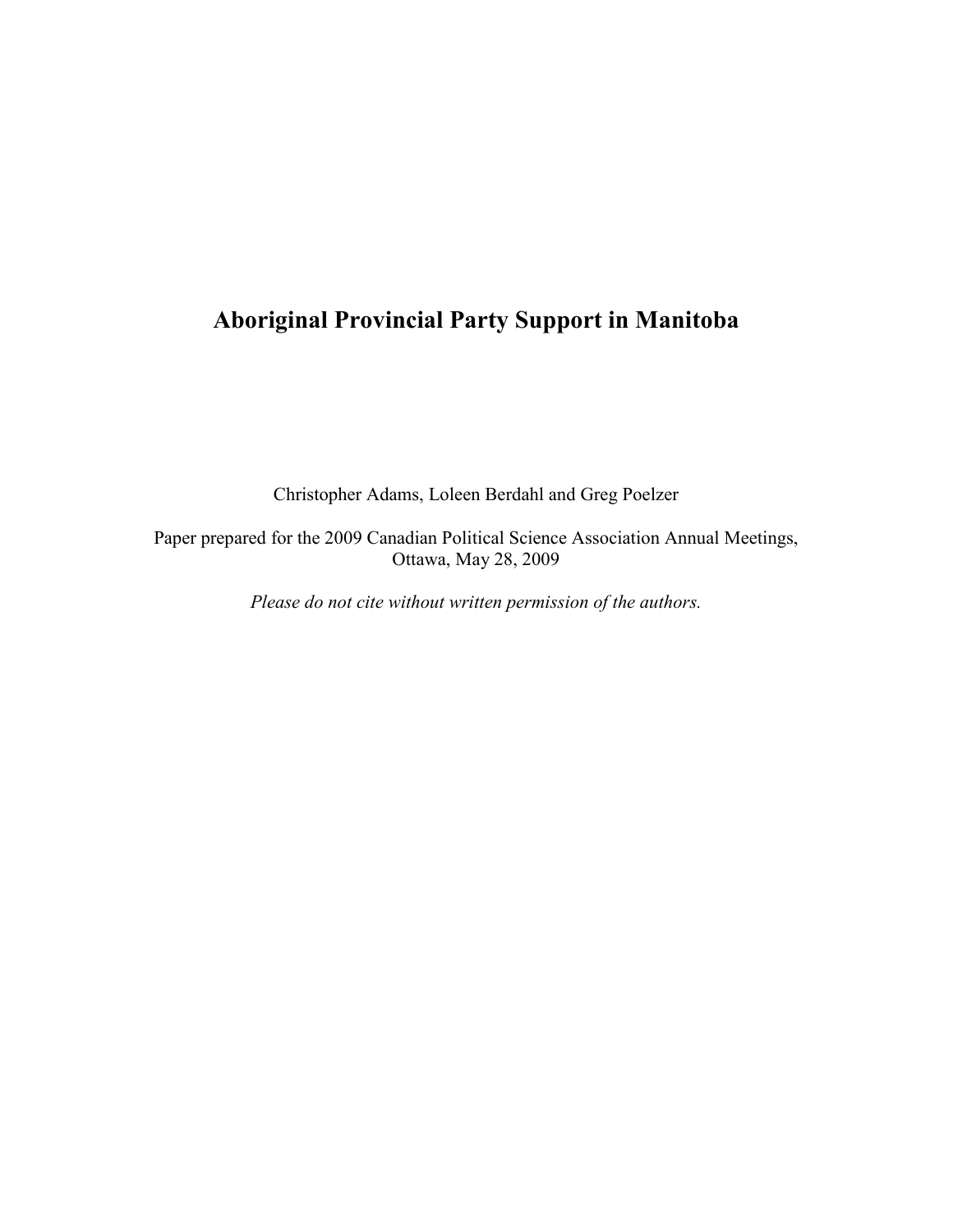## Aboriginal Provincial Party Support in Manitoba

Christopher Adams, Loleen Berdahl and Greg Poelzer<sup>1</sup> Paper prepared for the 2009 Canadian Political Science Association Annual Meetings Please do not cite without written permission of the authors.

## Abstract

Aboriginal people, and particularly First Nations persons residing either on-reserve or off-reserve, face realities that are distinct from much of the general Canadian population. Although many services for First Nations people fall under federal jurisdiction, First Nations are also directly affected by provincial government policies and initiatives, such as natural resource development and transportation infrastructure, among other things; accordingly, provincial policies are of immediate interest to the on-reserve Aboriginal electorate. Yet despite this, Aboriginal provincial party support has yet to be fully explored in Canada. This paper will examine Aboriginal provincial party support in Manitoba by analyzing two data sources: 2007 Manitoba Election poll results supplied by Elections Manitoba and survey data from Probe Research's Indigenous Voices Survey. The paper seeks to answer two questions: what are the provincial party preferences among Aboriginal Manitobans; and how can variations (or lack thereof) in Aboriginal party preferences be explained?

## Acknowledgements

The authors would like to thank Mary Skanderbeg at Elections Manitoba for assisting the research team by providing electoral datasets for the 2007 Manitoba Election; the Liberal, New Democratic and Progressive Conservative parties of Manitoba for providing lists of Aboriginal candidates; Scott MacKay and Probe Research for providing access to its Indigenous Voices survey database; and Bonita Beatty, Curtis Brown, Ken Coates, Roger Gibbins and Kevin McDougald for providing comments on an earlier draft. The perspectives and any errors in the paper are the responsibility of the authors alone.

<sup>&</sup>lt;u>.</u> <sup>1</sup> Authors are listed in alphabetical order. Contact: Loleen Berdahl, Department of Political Studies, University of Saskatchewan, <u>loleen.berdahl@usask.ca</u>,; regarding the Indigenous Voices syndicated study, please contact Christopher Adams, Probe Research, cadams@probe-research.com.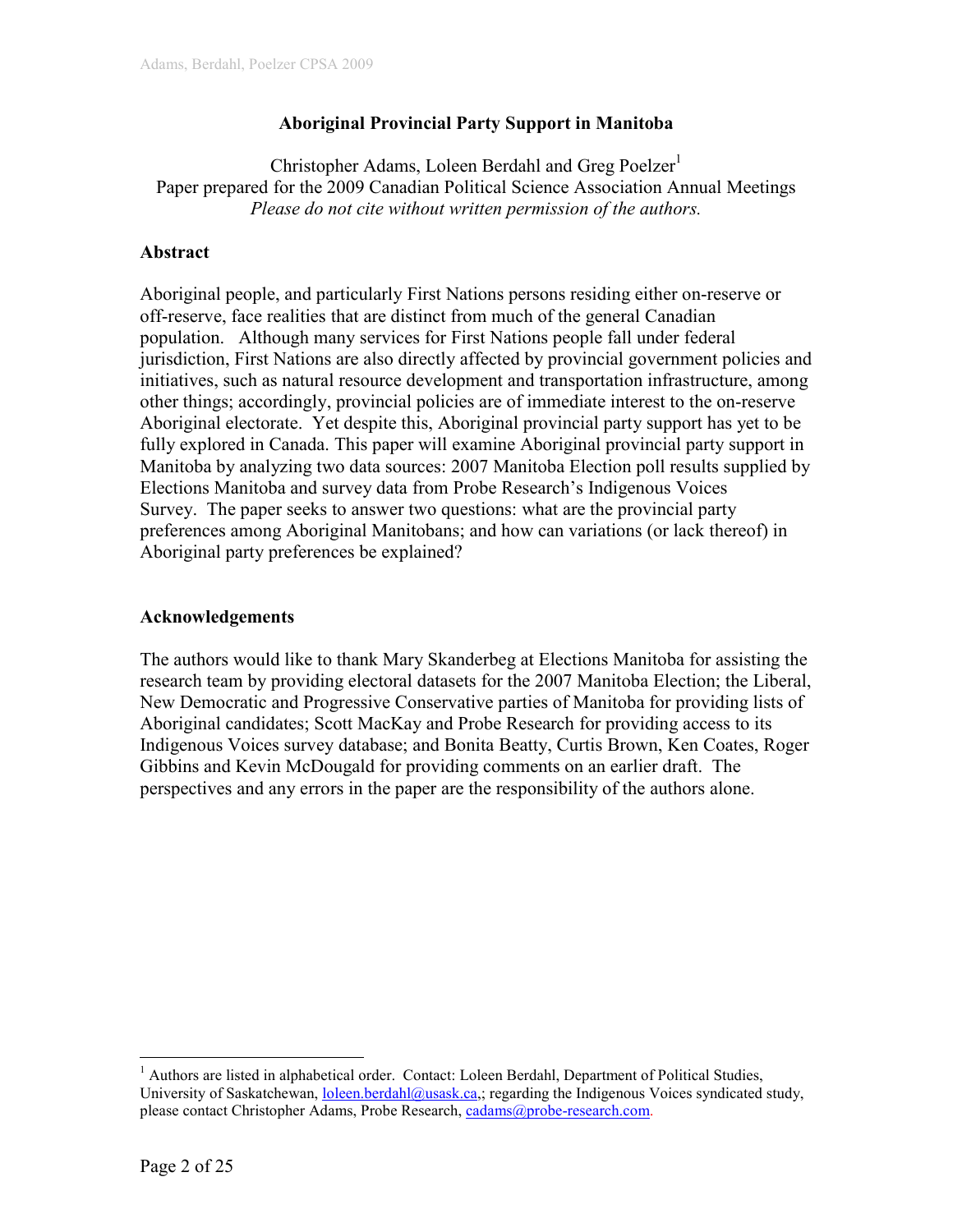### Introduction

Despite decades of Canadian scholarship exploring the relationship between social identity and political engagement, our understanding of Aboriginal political behaviour and attitudes remains incomplete, and analyses to date tend to focus on voter turnout rather than vote choice or ideological preferences. This limited understanding of Aboriginal political engagement is problematic, as Aboriginal people are growing in significance in terms of both demographics and potential political clout. Canada's Aboriginal population is sizable, and growing at a faster rate than the non-Aboriginal population: in 2006, the Aboriginal population hit an important milestone in passing "the one-million mark." And while the non-Aboriginal population only grew by 8% between 1996 and 2006, the Aboriginal population grew by 45% over the same time period (Statistics Canada, 2008).

The high degree of variability in the regional distribution of Aboriginal peoples makes understanding Aboriginal political engagement particularly relevant for some provinces and territories. However, as the James Bay Cree have demonstrated, Aboriginal peoples can have a significant political impact even when constituting only a small percentage of the overall provincial population, as they do in Quebec (1%). In other parts of the country, Aboriginal people play leading roles in the governing of Nunavut and the Northwest Territories and have played a large role in Yukon territorial politics for some time, where they make up 25% of the population. In Saskatchewan and Manitoba, Aboriginal people make up a very significant proportion of the population (15%), and Aboriginal voters already have the potential to influence which party forms the government in the provincial legislatures. Moreover, in the natural resource rich and economically important northern regions of both Saskatchewan and Manitoba, Aboriginal people make up the overwhelming majority of the population (82% and 65% respectively).

Given the size, growth and importance of the Aboriginal population, the research lacuna on Aboriginal vote choice and partisanship is particularly notable. This paper seeks to advance our understanding of Aboriginal political engagement by taking a close look at Aboriginal provincial party preferences. Using Manitoba as a case study, we answer two questions:

- (1) What are the provincial party preferences among Aboriginal Manitobans?
- (2) How can variations (or lack thereof) in Aboriginal party preferences be explained?

By answering these two questions, we aim to expand discussions and scholarly interest in the still nascent topic of Aboriginal – and in particular that of on-reserve First Nations peoples – political engagement in Canada.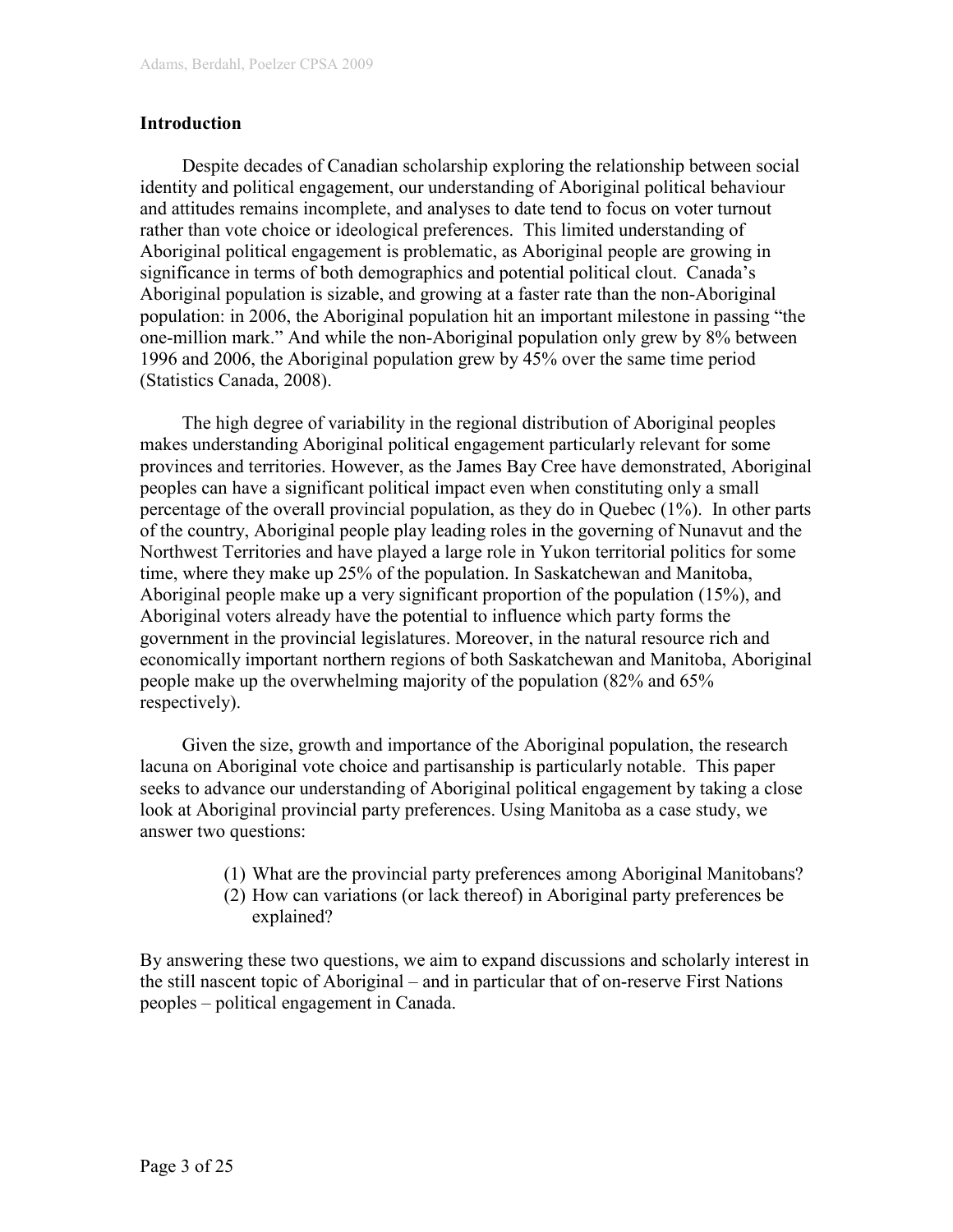## Manitoba's Aboriginal Population

Fifteen percent of Manitobans identify themselves as being Aboriginal. Table 1 shows that of those who self-identify as Aboriginal, 58% identify as North American Indian and 41% identify as Métis. Among those who identify as North American Indian, slightly over one-half (51%) are on-reserve residents, while just under one-half (49%) are residing off-reserve (Statistic Canada, 2008). Historically, most of Manitoba's First Nations people fall into one of the following groups: Cree, Ojibway, Oji-Cree, Dakota, and Dene (Brownlie, 2007: 215; McMillan, 1995: xxii).

|                                    | Winnipeg | Manitoba  |
|------------------------------------|----------|-----------|
| North American Indian              | 25,900   | 101,815   |
| Métis                              | 40,980   | 71,810    |
| Inuit                              | 350      | 560       |
| Other/Multiple Identity            | 1,150    | 2,375     |
| <b>Total Aboriginal Identity</b>   | 68,380   | 175,390   |
| <b>Total Provincial Population</b> | 694,668  | 1,148,401 |
| % Identify as Aboriginal           | 9.8%     | 15.3%     |

Table 1: Manitoba Aboriginal Population – Based on Self-Identification

Source: Aboriginal Population Profile, 2006 Census, Statistics Canada

 Of Canada's 615 First Nations communities (as recognized by Indian and Northern Affairs Canada), 63 are in Manitoba (Statistics Canada, 2008); these 63 First Nations communities encompass 103 reserves. In its database created from the vote tallies for the 2007 provincial election, Elections Manitoba has specifically identified 62 of these communities within fifteen ridings (the provincial legislature operates with fiftyseven seats). $2$ 

As Table 1 also demonstrates, a large proportion of Manitoba's Aboriginal population lives in Winnipeg, and the urban Métis population is considerably larger than the urban First Nations population. Due to their socio-economic status, many Aboriginal people residing in Winnipeg live in lower income areas of the city (Silver, 2008), specifically the downtown "core area" where both the provincial and federal NDP traditionally draws consistently high levels of support.

### Aboriginal Voting and Partisanship

 Canadian scholars have devoted considerable attention to variations in political behaviour and attitudes. Political differences have been found that relate to social identity groups (Bittner, 2007), such as those associated with religion (Blais et al., 2002), gender (Gidengil et al., 2005), and ethnicity (Blais et al., 2002). Research also demonstrates political differences based on geography, including regional (Blais et al.,

 $\overline{a}$ 

 $2^2$  Discrepancies in providing an official tally of First Nations in Manitoba can result from the specific time in which the count is made, and "who" is doing the counting. The Assembly of Manitoba Chiefs, for example, lists 64 First Nations communities: <http://www.manitobachiefs.com/amc/communities.htm> Accessed January 14, 2009.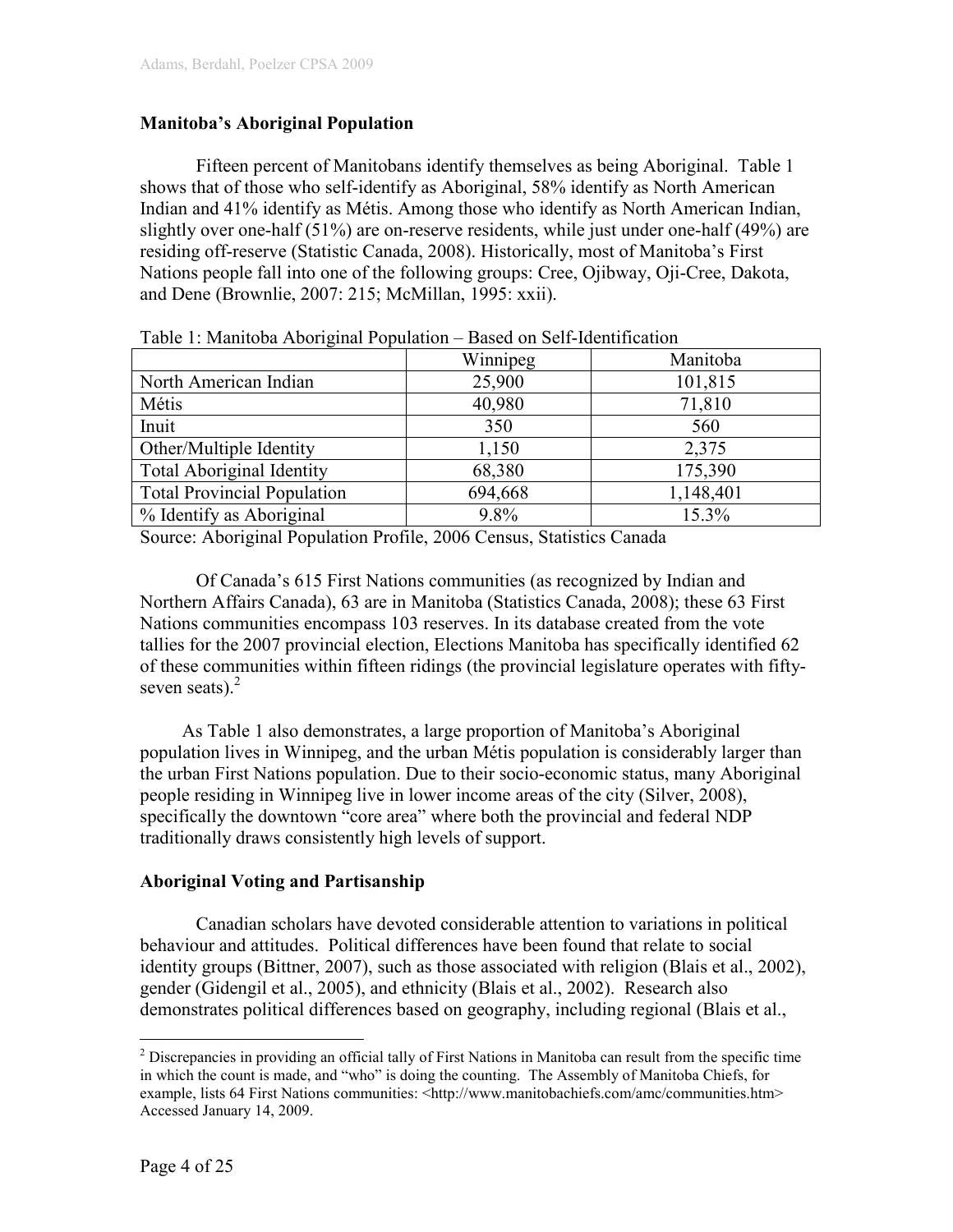2002), urban/rural (Cutler and Jenkins, 2000), and inner city/suburb differences (Walks, 2005). Yet while their unique social identity and geographic realities provide fertile ground for political scientists, Canadian scholarship has yet to focus on Aboriginal Canadians' voting, ideology and partisanship. In short, data on Aboriginal voting behaviour in Canada are minimal (Guérin, 2003).

 What is understood about Aboriginal voting behaviour? Research to date has focused primarily on voter turnout. Aboriginal turnout has been found to be lower than that of the general population (Guérin, 2003); voter turnout is lower in ridings with higher proportions of Aboriginal peoples (Eagles, 1991); and on-reserve turnout is found to be particularly low (Barsh, 1994; Barsh et al., 1997; Bedford, 2003; Bedford and Pobihushchy, 1995; Guérin, 2003; Kinnear, 2003). Harell et al. (2009) find no difference between on- and off-reserve Aboriginal turnout, but report that, among off-reserve Aboriginal peoples, turnout is higher in rural areas than in urban areas. Among the possible explanations given for the low voter turnout among Aboriginal people in provincial and federal elections are high levels of mobility (especially among those who are registered to vote in one area, but have moved to another neighbourhood), conditions of poverty, and weak social networks (Guérin, 2003). It is notable that although federal and provincial turnout is low, Aboriginal turnout is found to be considerably higher for band elections. Some have argued that this may reflect the saliency of local issues, better "get out the vote" campaigns for band elections, and a heightened sense of voter efficacy (Bedford, 2003; Guérin, 2003; Dalton, 2007; Bedford and Pobihushchy, 1995). Others have argued that the electoral process is alien to Indigenous communities (Alfred and Corntassel, 2005) or, more simply, that higher participation rates in Aboriginal community elections reflect stronger political attachments to their local community than to the province or country (Poelzer, 1995).

 While attention is being paid to issues regarding Aboriginal voter turnout, there is considerably less literature regarding Aboriginal voter preferences. For example, two introductory Canadian politics textbooks contain discussions regarding "ethnicity" as a factor in voter preference but no reference to Aboriginal identity (Jackson and Jackson, 2009: 454; Brooks, 2007: 303). Three excellent readers on party politics and Canadian political participation provide articles on women, farmers, immigrants, regions, urban voters, Quebec, and even online communities, yet exclude Aboriginal people as a subject of discussion (Everitt and O'Neill, 2002; Gagnon and Tanguay, 2007; Thorburn and Whitehorn, 2002). At the same time, a few focused pieces have appeared regarding specific regions of the country, and the role played by First Nations in producing specific electoral outcomes in northern regions (Adams, 2008a).

 Data limitations present a significant challenge in studying Aboriginal partisanship. In a given random telephone survey sample of the general population, the number of Aboriginal respondents is typically too small to make statistically meaningful assessments, particularly when one attempts to control for variations in Aboriginal identity (First Nation, Métis, Inuit), location (on/off-reserve; region of Canada; urban/rural) and other factors. Looking beyond survey research, it is possible to explore Aboriginal voting through election return data as collected by the Chief Electoral Officer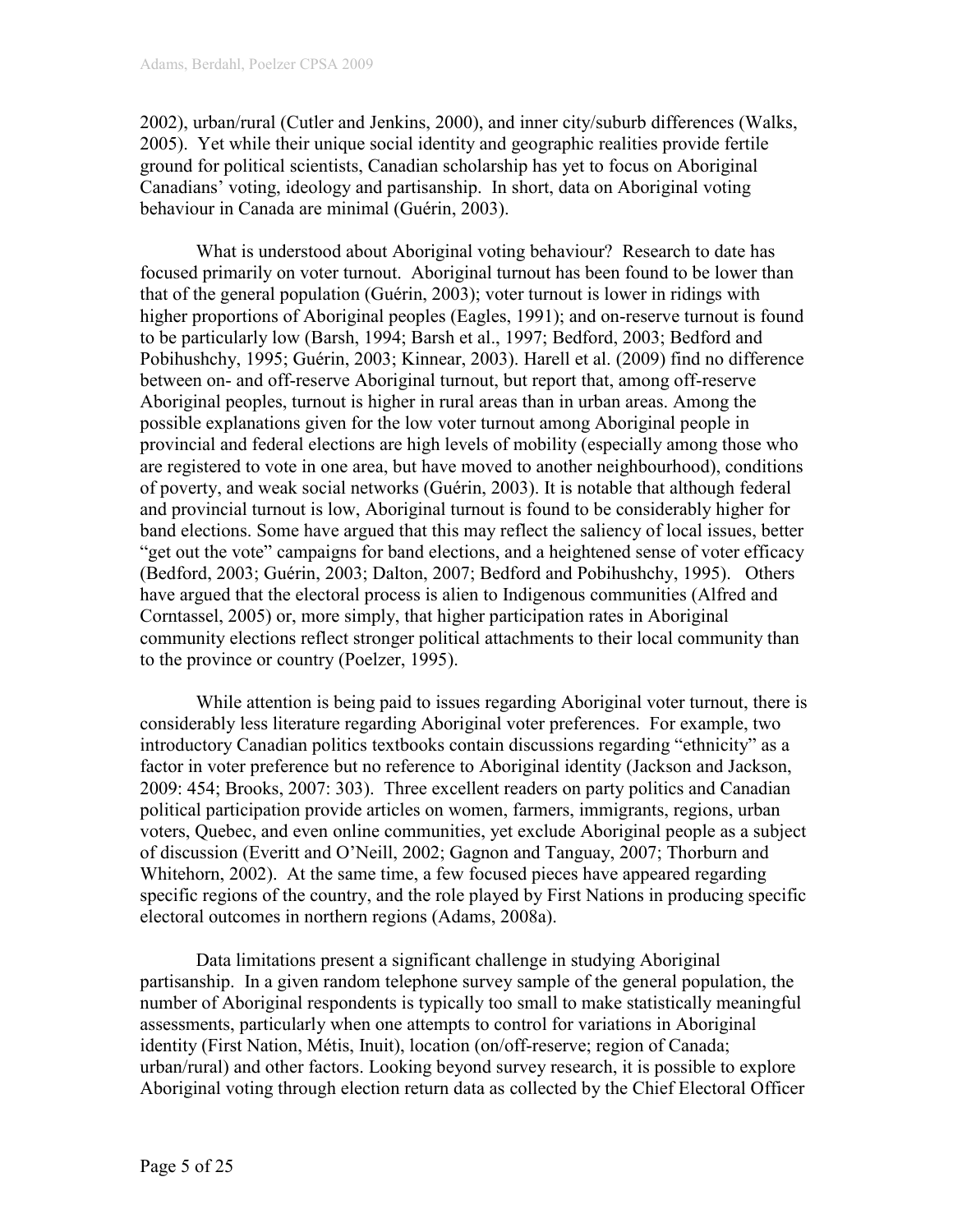of Elections Canada and similar provincial agencies. Vote returns data allow researchers to isolate on-reserve voting patterns. This is valuable, as on-reserve First Nations communities are not only distinct from all other Canadian communities, but they also differ from Aboriginal off-reserve communities and the urban neighbourhoods in which Aboriginal people reside. However, vote returns data cannot be used to determine First Nation voting behaviour in polls that are not exclusively on-reserve, nor is it possible to use these data to determine broader Aboriginal (including off-reserve First Nations, nonstatus Indian, Métis and Inuit) voting patterns. In addition, as vote returns are aggregate rather than individual data, it is difficult to examine in detail socio-economic or attitudinal determinants of voting.

 While election return analyses to date have placed emphasis on voter turnout rather than partisanship (Guérin, 2003; Bedford and Pobihushchy, 1995; Bedford, 2003), three published studies do contain discussions, albeit brief discussions, regarding vote choice. Barsh et al. (1997) found that First Nation voters on three Alberta reserves were "moving to the Left relative to their neighbors." Pitsula's (2001) analysis of Saskatchewan provincial on-reserve voting demonstrated considerable volatility in vote choice between 1967 and 1995, with the NDP receiving the majority of the on-reserve vote since 1978. Kinnear's analysis (2003) of Manitoba federal and provincial voting found that First Nations support for the Progressive Conservative parties (federal and provincial) has been declining over time. None of these three analyses of on-reserve vote choice consider how on-reserve voting is similar to or distinct from the partisan preferences of those belonging to other segments of the Aboriginal population or the general electorate.

 Overall, the study of Aboriginal political behaviour has been limited to date and tends to emphasize voter turnout rather than party preferences and vote choice. What voting patterns and party preferences might we expect to find in Aboriginal populations, and what theoretical approaches might help identify and understand differences or similarities between Aboriginal populations and the broader electorate? One school of thought considers social change and development as fundamental to understanding political participation. According to this approach, changes in life chances—greater participation in the wage economy versus traditional economy; increasing participation in post-secondary education; and greater differentiation in occupations and incomes — will manifest in different voting patterns within a particular group (Lipset and Rokkan 1967; Rokkan, 1970). The merit of this approach has been demonstrated in many electoral studies over the past forty years. Within the general population, higher income and higher education are often shown to result in greater support for centre or right of centre political parties. Using this approach, if Aboriginal societies within Canada have paralleled, or mirrored, the changing social dynamics of the larger society, we should expect to find similar voting patterns among Aboriginal Canadians. But, does this fit well with the Aboriginal social change approach? We suggest two other theoretical lenses that may help to explain more fully on-reserve voting patterns: 1) the sociopolitical basis of contemporary Aboriginal political culture, and 2) identity politics and ethnic mobilization.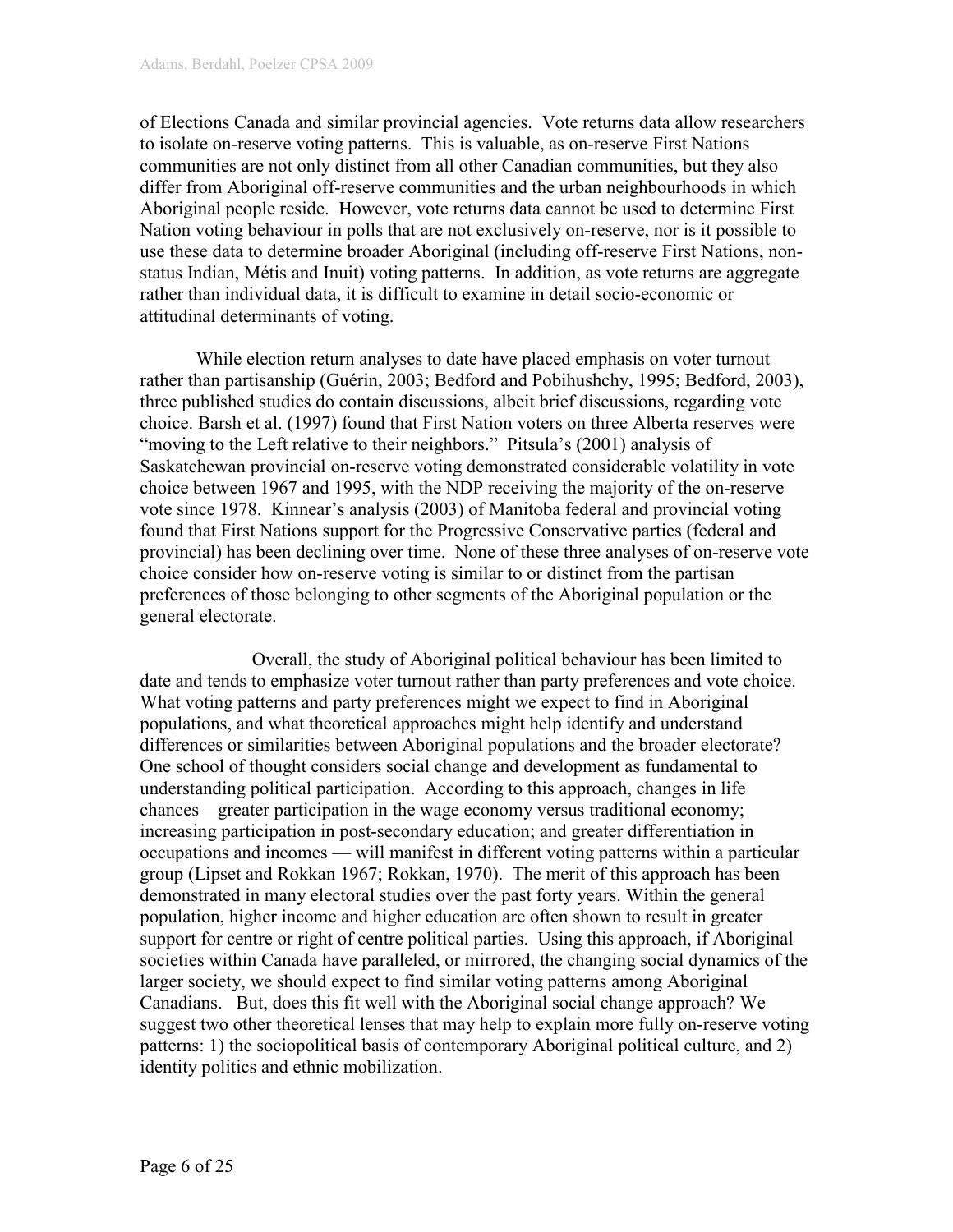Understanding the sociopolitical basis of contemporary Aboriginal political culture is fundamental to understanding the various dimensions of Aboriginal political life today. Many Canadians, including many students of Canadian politics, do not realize how profoundly different the social and political bases of Aboriginal political communities, particularly reserve-based Aboriginal political communities, are from the larger Canadian society. The study of the sociopolitical organization of Indigenous societies—past and present—is frequently associated with anthropology. However, political scientists and other scholars of Aboriginal policy in Canada have been on the forefront of drawing out the importance of understanding the distinctiveness of Aboriginal political organization and political culture for restructuring Aboriginal relations in Canada and for understanding contemporary Aboriginal political life. Boldt and Long's "Tribal Traditions and European-Western Political Ideologies" (1984) remains a powerful analytical statement on understanding Aboriginal political organization and culture in considering self-government and broader political participation, as is Long's (1990) investigation of the resiliency and relevance of traditional Aboriginal political culture in contemporary political life among First Nations in southern Alberta. Pocklington's (1991) study of political participation among residents of Alberta's Metis settlements further supports the fruitfulness of this approach.

At its core, political scientists and students of public policy have identified that traditional Aboriginal sociopolitical structures were rooted in family and/or kin group relations with high degrees of interdependency, mutual reciprocity, and flexible membership (Beatty, 1996; Coates, 1991; Poelzer, 1996). Political decision-making tended to be consensus-based, largely based on social sanctions rather than formal authoritative mechanisms, thereby promoting social cohesion and adherence to group decisions. Furthermore, political leadership was often task-specific rather than permanently vested with one individual, and elders played a respected and influential role in the affairs of the kin-based communities.

Contemporary Aboriginal political and social organization reflects both traditional Aboriginal political culture and elements arising from the rapid social change within First Nations communities since contact with Europeans, particularly in the twentieth century with expansion of the Canadian state over the affairs of Aboriginal communities and the fundamental changes brought to Aboriginal communities by industrial capitalism, including assimilationist measures such as residential schools. Some have argued that traditional kinship, though important, has eroded and along with this, values for mutual reciprocity, interdependency, and respect for elders have declined. Others have noted the resiliency of traditional practices, particularly among northern Aboriginal peoples who are still connected to the land and traditional economic activities (Beatty, 1996). Some have pointed out that the imposition of Indian Act governments and the creation of reserves strengthened kinship ties, yet created cleavages of have and have-not families as such scarce resources as housing and jobs are perceived to be allocated along family lines (Poelzer, 1996). What is clear, however, is that family ties in on-reserve communities are far more important when compared to members of the broader Canadian society. Family ties, moreover, serve to link together different communities, thereby creating social and political networks that span beyond individual reserves both to other reserves and to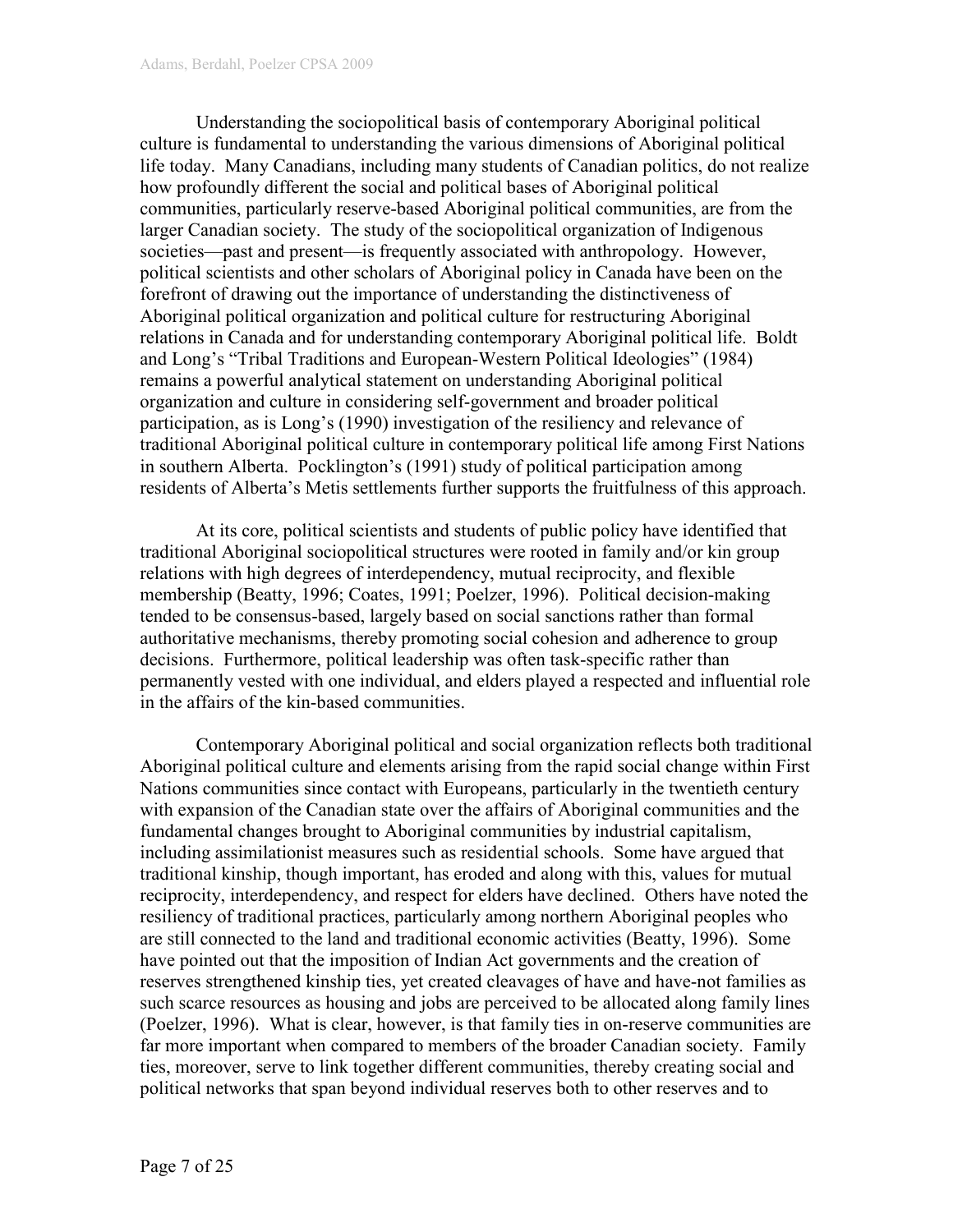urban centres. This provides a potential for the creation of heightened levels of political solidarity and distinct communication networks, shaping distinctive perspectives about political life both within and across Aboriginal communities, as well as when compared to the general population.

If family ties and networks remain powerful factors for shaping Aboriginal political culture and political participation, we might expect vote choices and party preferences to reflect this reality. This might be seen in two ways. First, as a result of family-related political ties, Aboriginal voters may be more supportive of a particular party than is the general population, creating an Aboriginal "bloc vote" within this population. The support for this party could be expected to cut across socio-economic groups; thus, while socio-economic factors are typically determinants of vote choice and party preference amongst the general population, these factors can be expected to be less relevant in structuring party support among Aboriginal persons. Second, because kinship ties are stronger for on-reserve than off-reserve or among Métis populations, we would expect to see "bloc" support for a particular party to be even stronger among on-reserve populations compared to off-reserve or, especially, Métis populations.

Another related, but separate, theoretical approach is that which can be called an "identity politics and ethnic mobilization" approach. The focus of this approach is less on the nature of the political culture of the group in question, but rather on the interaction between groups based on collective identity markers. This approach has its roots in pioneering theorists such as Fredrik Barth and has been applied by scholars such as Cornell (1988) and Nagel (1997), particularly in the study of the politics of Native Americans. Because of shared historical experiences, racial, linguistic, religious and other markers, ethnic elites are able to mobilize members of a particular group in the pursuit of collective objectives. In the case of Manitoba party politics, Peterson (1972) identifies ethnic identity as the predominant influence in voter choice, at least until the 1960s. Therefore, when applied to our understandings of Aboriginal partisanship, political mobilization should be understood as occurring around the perspective of "us versus them" and "otherness."

The unique experiences of First Nations people, both in Manitoba and across Canada, suggest that a theoretical approach that incorporates "identity" and "otherness" could work well. At the time that Manitoba entered into Confederation, Treaty Indians who met the general qualifications for citizens of the province were able to vote in the first provincial election of 1870. However, in 1886 the Manitoba Election Act was revised to exclude any Indian who received annuity from the Crown, thereby disenfranchising First Nations Manitobans who received treaty benefits (those who relinquished treaty status could vote). This was revised in 1931 to recognize the voting rights of those who were armed forces and veterans. It was not until two decades later, in 1952, that all First Nations of voting age were provincially re-enfranchised (Elections Manitoba, 2007: 197; Friesen et al, 1996: 68). First Nations people also had common experiences of assimilationist policies such as settlement on reserves, residential schools, and the provisions of the Indian Act, among other things. Ironically, by settling First Nations people apart from the rest of society, contradictory segregationist politics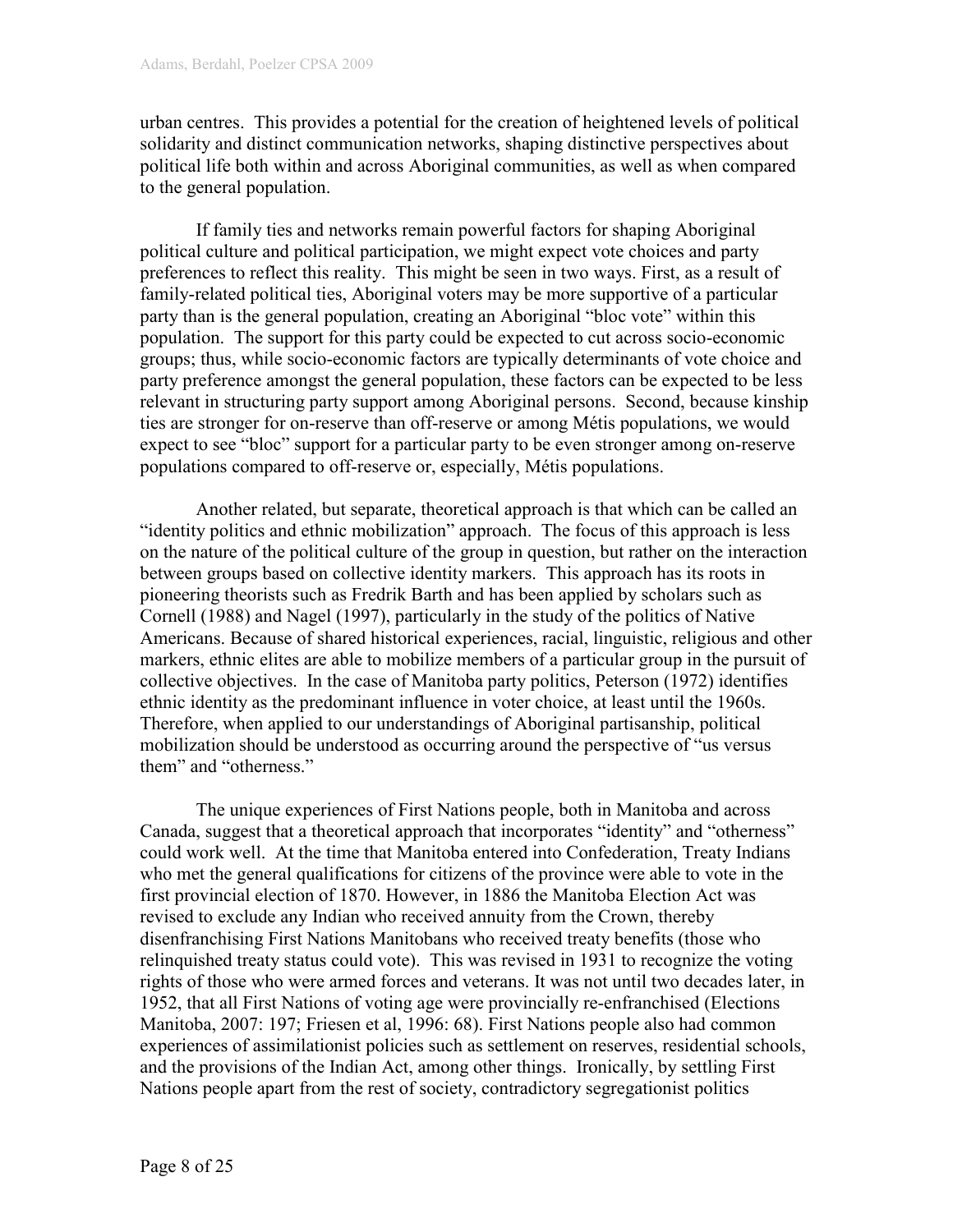reinforced the politics of "otherness." The reaction of Aboriginal people to the 1969 Federal Government's White Paper, which was a catalyst for pan-Canadian First Nations political organization and the emergence of the Assembly of First Nations (Comeau and Santin, 1990: 141), suggests that there is some merit in considering this approach. Indeed, Soroka et al. (2007: 26) suggest that Aboriginal peoples and Quebec francophones have a weaker attachment to Canada; they write, "It is not surprising that these founding peoples, who have come to see themselves as distinct peoples or nations within a multinational state, do not exhibit as unqualified an identification or sense of belonging [to Canada] as others do."

As with the social structural thesis, the political identity and ethnic mobilization approach would lead us to believe that Aboriginal Manitobans are more likely to form a "voting bloc" of support for a particular party, and that party support cuts across socioeconomic groups within the specific population under study. However, while the internal social structural approach promotes the idea that this bloc support is a result of kinship ties, those who use the political identity and ethnic mobilization approach would argue that this bloc support is due to feelings of what could be called "outsiderness." Furthermore, while those who use either the social structural or the political identity/ethnic mobilization approach would suggest that bloc party support will be stronger among those who reside on-reserve, the reasons for this are again different, with the latter approach attributing this variation to greater on-reserve segregation from mainstream societal influences. Accordingly, Aboriginal identity and feelings of otherness should cut across locations, but be strongest within on- reserve communities, and weakest among the Métis. For this reason, the bloc support for a single party should be evident in all Aboriginal groups, but slide downward in strength as we move our focus from the on-reserve, to the off-reserve First Nations population, and then to Métis.

The political identity and ethnic mobilization approach might also lead some to suggest that Aboriginal voters would emphasize Aboriginal ancestry over party platforms and labels, and thus would be more likely to support Aboriginal candidates, regardless of their party affiliation, even if the candidate is outside the single party that would be usually supported by the Aboriginal community. In other words, some would argue that Aboriginal identity trumps partisanship.

It is important to note, however, that the politics of identity within Manitoba may manifest itself into other important dimensions not related to ethnicity, but rather to place. Northerners—Aboriginal and non-Aboriginal alike— may both experience a feeling of otherness or alienation (DeWeil, 2005), and often share political interests different from Southerners. Indeed, the northern dimension of identity politics may add complexity to our understandings of voter patterns and party support. Since Northerners (be they residing on-reserve or not, or Aboriginal or non-Aboriginal) share a feeling of outsiderness, there should be greater uniform northern support for a single party. Because of this regional distinction, in other words, there should be less Aboriginal/non-Aboriginal distinction in the North, with the non-Aboriginal North lining up with the Aboriginal North.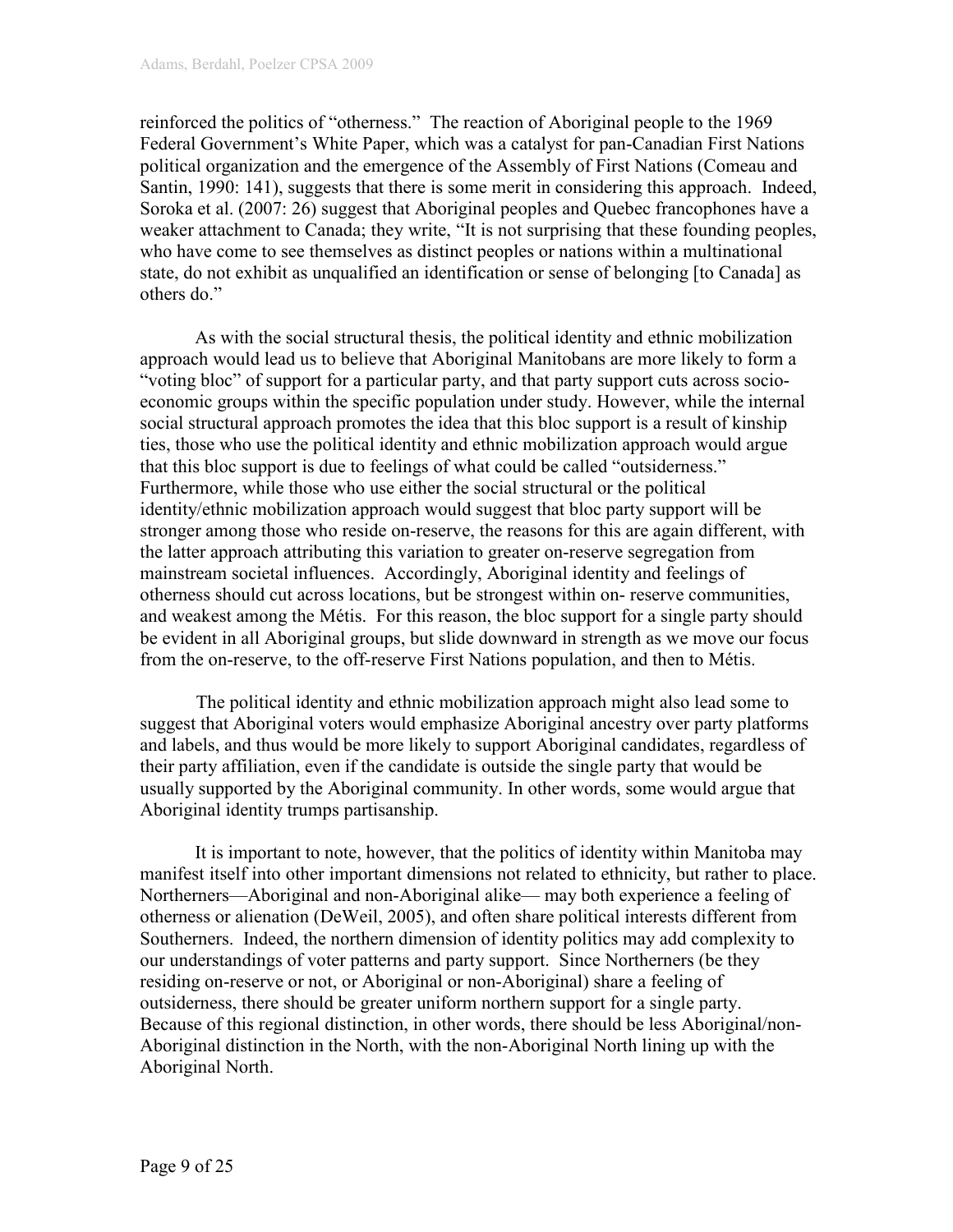Together, understandings arising from the internal social structural thesis and the identity politics/ethnic mobilization thesis point us towards similar directions: both approaches predict "bloc" party support for a single party, with limited sociodemographic variations. Both approaches also predict that "bloc" party support will include all Aboriginal groups, but will be strongest among on-reserve voters and weakest among the Métis. The identity politics/ethnic mobilization approach additionally points to the possibility of higher Aboriginal support for Aboriginal candidates, and to the likelihood that, in the North, non-Aboriginal residents will vote in a similar fashion to Aboriginal populations.

#### Vote Choice and Party Preferences

This study utilizes two data sources in order to put to the test the previously discussed theoretical perspectives. First, aggregate Elections Manitoba vote returns in the 2007 provincial election are analyzed based on data supplied by Elections Manitoba. In constructing the dataset, the research team divided data into two categories: "onreserve polls," in which all registered voters are presumed to be members of the specified First Nation,<sup>3</sup> and "non-reserve polls," which include all other polls, including voting areas for which Election Manitoba notes the data "may include some off-reserve voters."<sup>4</sup>

 The second data source includes survey data collected between March 2005 and December 2008. A total of 12,000 Manitoban adults were randomly contacted by Probe Research via telephone and asked whether or not they identify themselves as Aboriginal, and if so, would they consider themselves as "Métis", "Status Indian" (and, if so, if they resided off- or on-reserve), or something else. Because a number of First Nations communities across the North have a low prevalence of landline telephones, print and radio advertisements were used to invite on-reserve residents to call the field centre to do the survey (and for which they were compensated with \$15, while quotas were put into place to ensure a representative sample). Using this combined sampling approach methodology, a total of 1,268 Aboriginal individuals were interviewed, of which 448 were self-identified "Status Indian", of whom 186 were on-reserve, and 262 were offreserve. An additional 108 were non-status Aboriginal, and 712 identified themselves as Métis. As a final step in the process, these sub-populations were weighted in order to adjust the dataset to match the characteristics of the 2006 Census, both regarding gender and age, as well as according to each of the aforementioned Aboriginal population categories: on-reserve Status Indian, off-reserve Status Indian, non-status Aboriginal, and Métis.

 $\overline{a}$ 

<sup>&</sup>lt;sup>3</sup> This also includes polls in which all of the registered voters are presumed to be members of the specified First Nation, but that only capture part of the First Nation. These consist of: Buffalo Point First Nation (Emerson, voting area 50), Gamblers First Nation (Russell, voting area 47), and Ebb & Flow First Nation (Ste. Rose, voting area 4).

<sup>&</sup>lt;sup>4</sup> These consist of: Fisher River Cree Nation (Interlake voting areas 24, 25), Berens River First Nation (Rupertsland voting areas 25, 36), Bloodvein First Nation (Rupertsland voting area 29), Hollow Water First Nation (Rupertsland voting area 30), O-Cho-Chak-Ko-Sipi Fist Nation (Ste. Rose voting area 1), Chemanwawin Cree Nation (Swan River voting areas 2, 3), Skownan First Nation (Swan River voting area 53), Wuskwi Sipihk First Nation (Swan River voting area 9), and Opaskwayak Cree Nation (The Pas voting areas 15 and 16).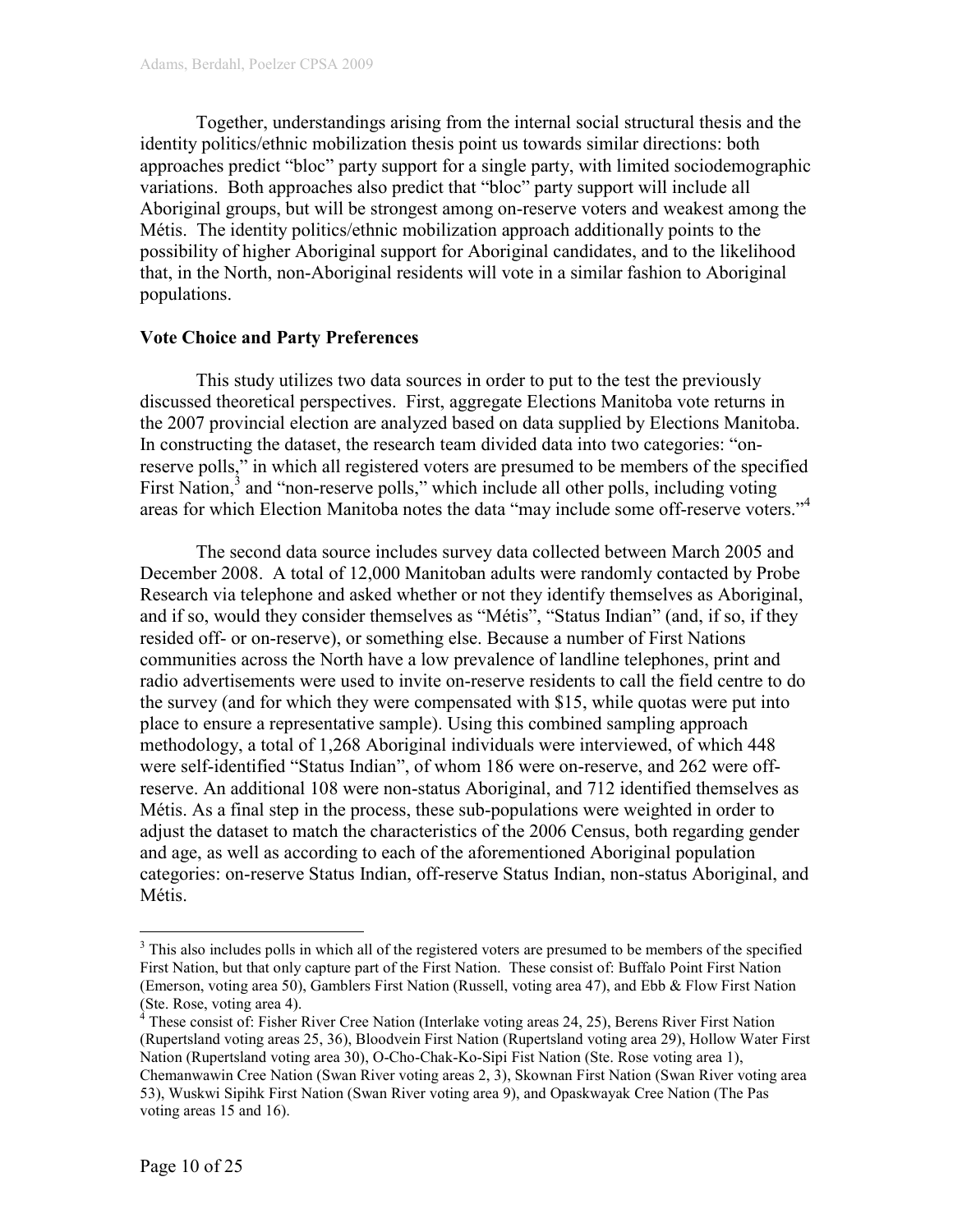Created from Elections Manitoba data and previous on-reserve analysis conducted by Kinnear (2003), Table 2 clearly shows that on-reserve vote choice in Manitoba has differed from that of the general population for over three decades. While differences in support for the Liberal party are typically modest, dramatic differences are seen in support for the NDP and Progressive Conservative parties, with on-reserve voters being more supportive of the NDP and less supportive of the PCs than the general population.

|      | $\cdots$ $\cdots$<br>$-0.000$ |       |        |         |       |         |         |       |        |
|------|-------------------------------|-------|--------|---------|-------|---------|---------|-------|--------|
|      | <b>NDP</b>                    |       |        | PC      |       |         | Liberal |       |        |
|      | $On-$                         | Gen.  | Diff.  | $On-$   | Gen.  | Diff.   | $On-$   | Gen.  | Diff.  |
|      | reserve                       | Pop.  |        | reserve | Pop.  |         | reserve | Pop.  |        |
| 1969 | 28.8                          | 32.27 | (3.47) | 36.8    | 35.56 | 1.24    | 22.5    | 23.99 | (1.49) |
| 1973 | 48.1                          | 42.31 | 5.79   | 17.7    | 36.73 | (19.03) | 13.9    | 19.04 | (5.14) |
| 1977 | 55.9                          | 38.62 | 17.28  | 22.1    | 48.75 | (26.65) | 22      | 12.29 | 9.71   |
| 1981 | 79.8                          | 47.38 | 32.42  | 9.6     | 43.82 | (34.22) | 9.7     | 6.7   | 3.0    |
| 1986 | 76.3                          | 41.5  | 34.8   | 14      | 40.6  | (26.6)  | 9.5     | 13.9  | (4.4)  |
| 1988 | 56.5                          | 23.6  | 32.9   | 21.7    | 38.4  | (16.7)  | 21.7    | 35.5  | (13.8) |
| 1990 | 71.6                          | 28.8  | 42.8   | 9.4     | 42.00 | (32.6)  | 18.9    | 7.4   | 11.5   |
| 1995 | 66.4                          | 32.66 | 33.74  | 11      | 42.68 | (31.68) | 14.9    | 23.62 | (8.72) |
| 1999 | 65.9                          | 44.83 | 21.07  | 21.5    | 40.58 | (19.08) | 12.1    | 13.31 | (1.21) |
| 2003 | 83.1                          | 49.39 | 33.71  | 6       | 36.31 | (30.31) | 10.9    | 13.15 | (2.25) |
| 2007 | 66.4                          | 47.76 | 18.64  | 21.4    | 37.69 | (16.29) | 11.7    | 12.33 | (0.63) |

|  | Table 2: On-Reserve and General Population Vote Choice (percentage), 1969-2007 |  |  |  |  |
|--|--------------------------------------------------------------------------------|--|--|--|--|
|--|--------------------------------------------------------------------------------|--|--|--|--|

Sources: On-reserve 1969-2003 from Kinnear, 2003; 2007 from Elections Manitoba data, as derived by the research team. General population results are reported by Elections Manitoba, "Historical Tables" (2007). Note: "General population" figures refer to the full population, including on-reserve First Nations voters. Difference: On-reserve minus full population; positive means more support on-reserve than in general population; negative means more support in general population than on-reserve.

Do voting patterns vary based on region? Many of Manitoba's First Nations communities are located in the province's five Northern ridings where, it must be noted, the NDP has received comparatively high levels of support since the party won its first provincial election under Edward Schreyer in 1969. The party's breakthrough was strongly aided by the North, taking four out of five of the most northerly seats based on support from organized labour and First Nations (Adams, 2008b, 117; Adams, 2008c). Since then, Manitoba's northern Aboriginal communities have contributed significantly to the NDP's fortunes in each provincial election, which includes the sparsely populated ridings of Rupertsland, Flin Flon, Thompson, the Pas, and Swan River, where a plurality of voters have consistently supported the NDP. With 29 seats needed to win a majority in the Manitoba Legislature, winning five northern seats based largely on support from First Nations as well as other Aboriginal voters can be significant (Adams, 2008a).

As Table 3 demonstrates, on-reserve voters were more likely than other voters in South/Central Manitoba to vote for the NDP, and less likely to vote for the PCs. However, in Northern Manitoba, a long-standing NDP regional stronghold, no significant differences in vote choice are found. This may be due to the impact of organized labour and off-reserve Aboriginal populations showing similar preferences as those residing onreserve communities, be it due to political identities, feelings of otherness, or socioeconomic factors. It is also notable that on-reserve voters in South/Central ridings are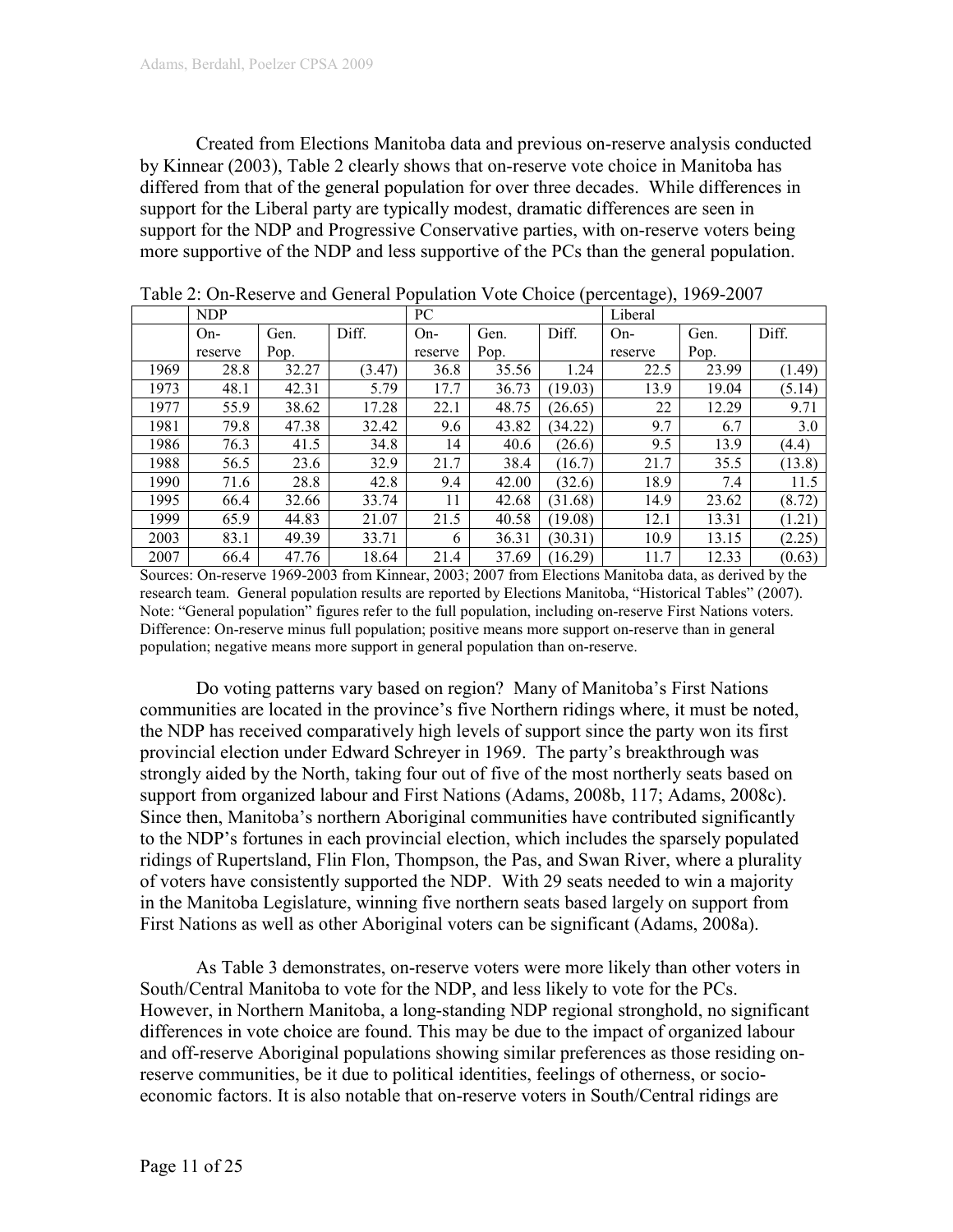more likely than those in the North to support the NDP and the Liberals, and less likely than those in the North to support the PCs.

|                   | <b>NDP</b>       |                          |                                      | PC               |                          |                                      | Liberal          |                          |                                      |
|-------------------|------------------|--------------------------|--------------------------------------|------------------|--------------------------|--------------------------------------|------------------|--------------------------|--------------------------------------|
|                   | Reserve<br>polls | Non-<br>reserve<br>polls | Reserve/<br>Non-<br>reserve<br>diff. | Reserve<br>polls | Non-<br>reserve<br>polls | Reserve/<br>Non-<br>reserve<br>diff. | Reserve<br>polls | Non-<br>reserve<br>polls | Reserve/<br>Non-<br>reserve<br>diff. |
| MB                | 66.36            | 47.37                    | 18.99                                | 21.42            | 38.03                    | (16.61)                              | 11.71            | 12.34                    | (0.63)                               |
| North             | 63.65            | 65.88                    | (2.23)                               | 26.97            | 23.37                    | 3.6                                  | 8.77             | 10.13                    | (1.36)                               |
| South/<br>Central | 71.84            | 46.55                    | 25.29                                | 10.17            | 38.68                    | (28.51)                              | 17.70            | 12.44                    | (5.26)                               |

Table 3: Regional Variations in On-Reserve and General Population Vote Choice (percentage), 2007

Source: Elections Manitoba data, as derived by the research team. North Manitoba includes five constituencies: Flin Flon, Rupertsland, Swan River, The Pas and Thompson. South/Central Manitoba includes all other constituencies in the province.

Difference: (On-reserve minus non-reserve population; a positive figure means more support is occurring on reserve than in the non-reserve population; a negative figure signifies more support in the non-reserve population than on-reserve)

While the analysis demonstrates that on-reserve First Nations voters are more likely to support the NDP than other parties, we cannot infer that this is also true for either off-reserve First Nations or Métis persons. To consider patterns of party support among Aboriginal Manitobans, we turn to the Probe Research survey of Aboriginal people in Manitoba and examine reported party preferences. (Readers should, however, note the distinction between party preferences and vote choice.) The Probe Research survey finds that close to one-third (31%) of Aboriginal Manitobans are unable to report a provincial party preference.<sup>5</sup> Which Aboriginal Manitobans are most likely to have a party preference? Logistic regression analysis finds that only two socio-economic variables are significantly related to this variable. While controlling for all other variables, as age category increases, one is more likely to report having a party preference, and as income category increases, one is also more likely to have a party preference (Table 4). Worth noting is that specific segments within the Aboriginal population as listed in the table do not differ in their likelihood of having - or not having - a party preference. As the low model fit (Nagelkerke  $R^2$ ) demonstrates, socio-economic variables are very poor predictors of whether or not Aboriginal people in Manitoba do or do not have a provincial party preference.

 When it comes to the ability (or willingness) to express a party preference, how do Aboriginal people compare with the general population? The same question was asked by Probe Research among those in the general population and compiled in a separate dataset. In the general population (which includes Aboriginal respondents), only 21.4% of Manitobans do not express a party preference – almost ten percentage points lower than in the Aboriginal population. In the general population, as in the Aboriginal population, age category and income category are significantly related to having or not

<sup>&</sup>lt;sup>5</sup>This includes being able to report having a party preference, or a party to which the individual might be "leaning" if there is no specific party preference.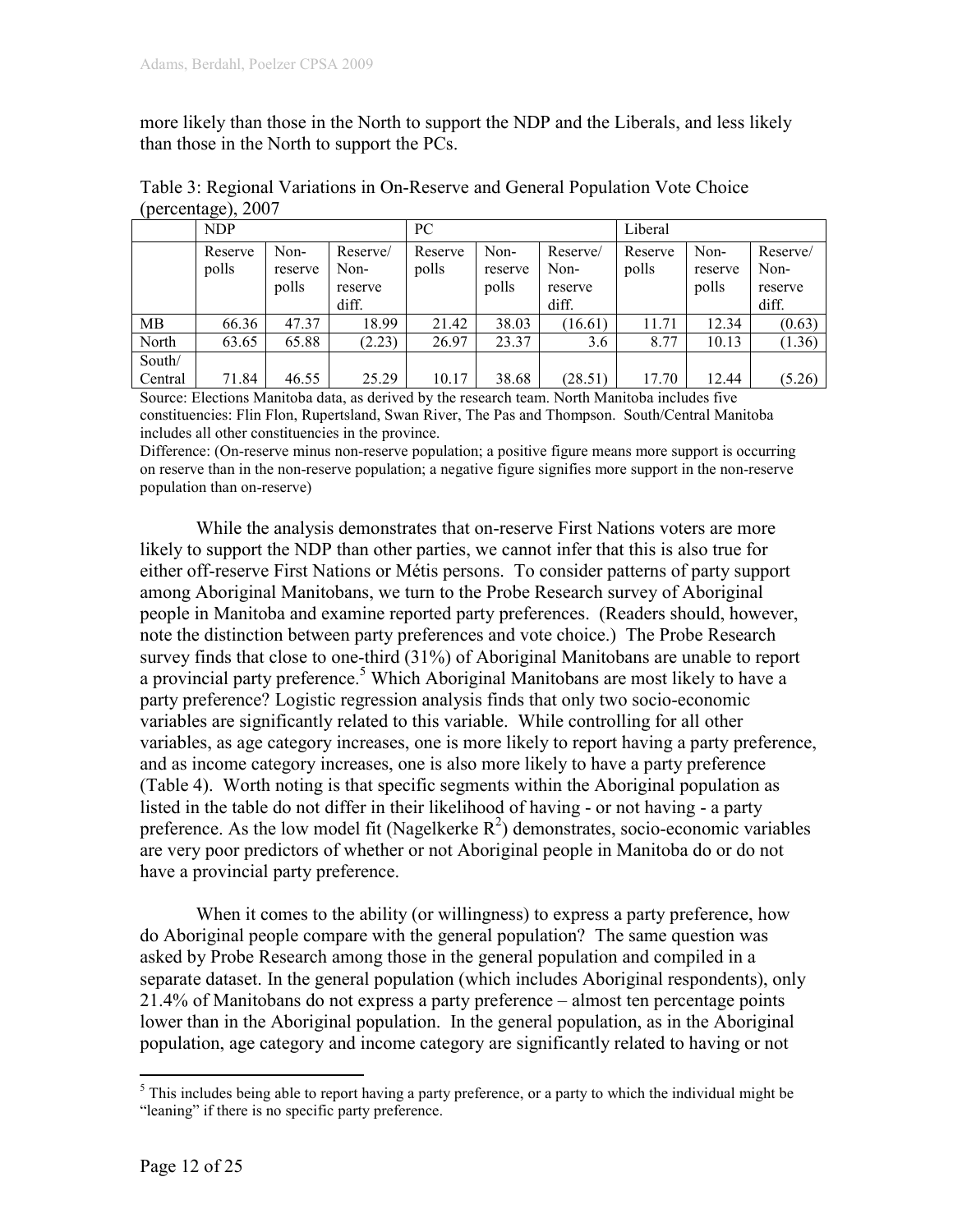having a preference, and as in the Aboriginal population, socioeconomic factors alone are poor predictors of the presence or absence of a party preference.

|                          | Estimates (logit) | S.E. | Odds Ratio |
|--------------------------|-------------------|------|------------|
|                          | coefficients)     |      |            |
| Off-reserve FN           | $-.208$           | .231 | .812       |
| Métis                    | $-312$            | .207 | .732       |
| Other Aboriginal         | $-.287$           | .254 | .751       |
| Male                     | .194              | .131 | 1.214      |
| Age category             | $.198***$         | .048 | 1.219      |
| Income category          | $.127*$           | .059 | 1.135      |
| High School              | $-.107$           | .186 | .899       |
| Some Post-Secondary      | .259              | .212 | 1.296      |
| Completed Post-Secondary | $-.132$           | .199 | .877       |
| Nagelkerke $R^2$         | .037              |      |            |

Table 4- Effects of Socio-Economic Variables on Party Preference/Non-Preference

Source: Probe Research survey of Aboriginal people in Manitoba;  $N = 1355$ . "Other Aboriginal" includes non-status Indians (108), Inuit (8), and those who did not state a category (79). \*\*\*: p<.001, \*\*: p<.01, \*: p<.05

 Among Aboriginal respondents who do report having a party preference (with others excluded from the analysis; see Table 5), a majority reports preferring the NDP. This majority NDP support is seen across all four of the major Aboriginal segments. While support for the NDP is rather uniform, the same cannot be said for support for the PCs and Liberals. Métis and other Aboriginal groups are more likely than off-reserve and on-reserve First Nations to prefer the PCs; conversely, on-reserve and off-reserve First Nations are more likely than Métis and other Aboriginal groups to prefer the Liberals. Comparing the Aboriginal population to the general population, it is clear that the NDP and the Liberals both enjoy higher support from the Aboriginal population than from the general population, while the PCs have considerably less support in the Aboriginal population.

| Table 5- Aboriginal and General Population Provincial Party Preferences (percentage) |      |    |         |
|--------------------------------------------------------------------------------------|------|----|---------|
|                                                                                      | NDP. | PС | Liberal |

|                                  | NDP  | P€   | Liberal |
|----------------------------------|------|------|---------|
| <b>General Population</b>        | 46.3 | 35.7 | 13.1    |
| <b>Aboriginal Population</b>     | 54.3 | 23.1 | 22.6    |
| <b>On-reserve First Nations</b>  | 56.1 | 5.3  | 38.6    |
| <b>Off-reserve First Nations</b> | 56.3 | 17.5 | 26.3    |
| Métis                            | 52.9 | 29.5 | 17.6    |
| Other Aboriginal                 | 55.1 | 26.0 | 18.9    |
|                                  |      |      |         |

Sources: Probe Research Survey of Aboriginal people in Manitoba, N=929; Probe Research Survey of Manitobans (2009),  $N = 1000$ . Individuals who reported no party preference are excluded from this analysis.

What is the relationship between socioeconomic factors and party preference among the Aboriginal population? Looking first at support for the NDP, it is seen that there are no statistically significant differences when comparing the four Aboriginal segments and their preference for the NDP (Table 6). However, when controlling for other variables, women are more likely than men, as well as individuals with completed post-secondary education compared to those with less than a high school education, to report a preference for the NDP. Yet the model fit (Nagelkerke  $\mathbb{R}^2$ ) suggests that socio-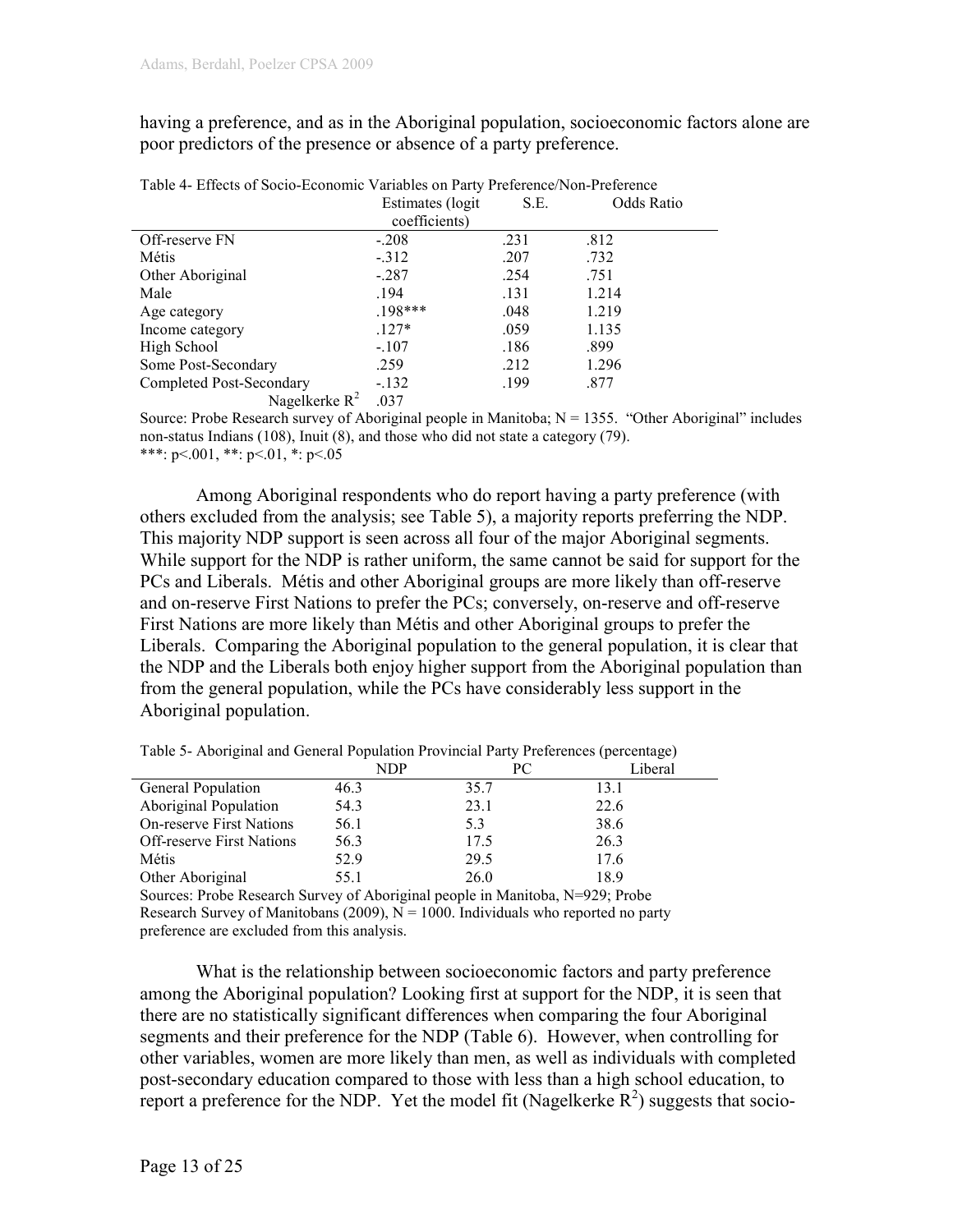economic variables are poor determinants of NDP support. Greater variation is seen in support for the other two parties. Off-reserve First Nations, Métis and other Aboriginal groups are all more likely than on-reserve First Nations to support the PCs, and are all less likely than on-reserve First Nations to support the Liberals. Support for these two parties also varies with age and education, with older residents being more likely to support the PCs and less likely to support the Liberals. Furthermore, individuals with a completed high school diploma are more likely than those without a high school diploma to support the PCs and less likely to support the Liberals. While the model fit is higher for the PC (.107) and Liberal (.078) models than for the NDP model (.027), it is clear that socio-economic variables are not very strong predictors of party preferences in the Aboriginal population.

 How does the Aboriginal population compare to the general population? Table 7 presents analysis of both the Aboriginal population and a 2009 Probe Research general population survey. Looking first at the NDP, it is seen that while gender is a strong predictor of NDP support in the general population (with men being much less likely than women to support the NDP; -.617), the relationship is weaker in the Aboriginal population (-.361); additionally, age is positively related to NDP support in the general population but not amongst the Aboriginal population. While socioeconomic variables are a poor predictor of NDP support in both populations, they are particularly poor predictors for the Aboriginal population. Turning to those with PC preferences, some important differences are noted. In the general population, gender, income and education are predictors of PC support, whereas in the Aboriginal population, gender and education are not related to PC support. Instead, in the Aboriginal population PC support varies positively with age and income. Finally, the data show that socioeconomic variables are also better predictors of Liberal support in the general population than in the Aboriginal population. In the general population, Liberal support varies with age, income and education, while in the Aboriginal population it varies with age and income. Overall, while socioeconomic variables alone are relatively weak predictors of Manitoba party preferences, they are particularly weak amongst the Aboriginal population.

 To summarize, the data from election returns demonstrate that First Nations voters (both on-reserve and off-reserve) are more supportive of the NDP compared to the general population, and they are far less supportive of the PCs. The Probe Research survey data indicate that this NDP support extends beyond the on-reserve communities to the broader Aboriginal community, with majority Aboriginal NDP preferences found across all Aboriginal groups. Lower support for the PCs is also seen across the Aboriginal community, but important variations are observed, with Métis and "Other Aboriginal" individuals being the most likely to prefer the PCs. Unlike the on-reserve vote return data, the survey data finds that Aboriginal Manitobans are more supportive of the Liberal party than is the general population, with support being highest on-reserve. The survey data also allow us to consider socioeconomic variations in party preferences, and it is found that socioeconomic variables alone are poor predictors of Aboriginal party preferences.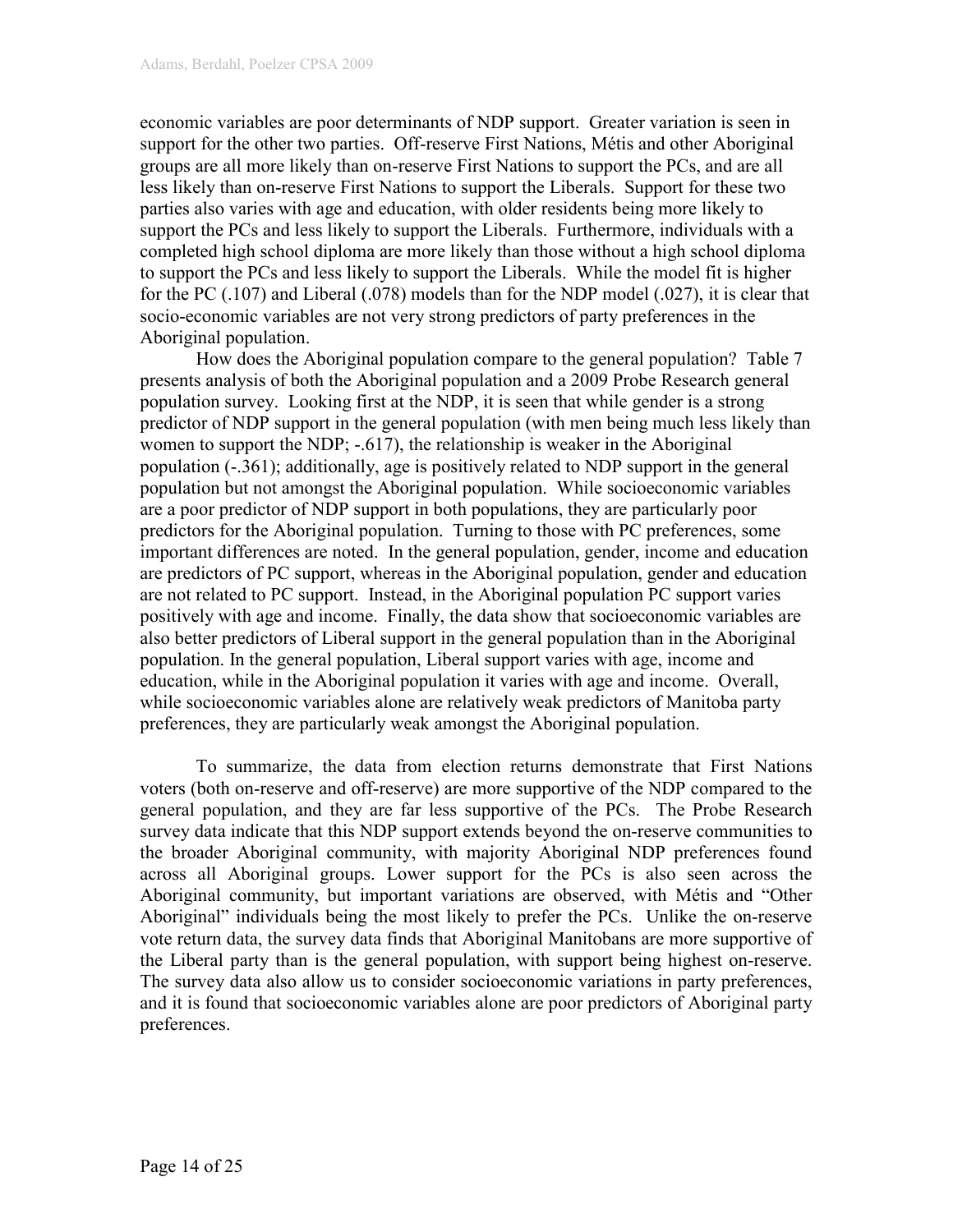|                          |           | <b>NDP</b> |                   |             | Progressive Conservative |            |             | Liberal |            |
|--------------------------|-----------|------------|-------------------|-------------|--------------------------|------------|-------------|---------|------------|
|                          | Estimates | S.E.       | <b>Odds Ratio</b> | Estimates   | S.E.                     | Odds Ratio | Estimates   | S.E.    | Odds Ratio |
| Off-reserve              | $-.204$   | .248       | .816              | $.544**$    | .509                     | 4.681      | $-.615*$    | .273    | .541       |
| Metis                    | $-.291$   | .218       | .748              | $2.021$ *** | .475                     | 7.548      | $-911$ ***  | .242    | .402       |
| Other Aboriginal         | $-.321$   | .271       | .725              | 1.871 ***   | .512                     | 6.497      | $-.653*$    | .314    | .521       |
| Male                     | $-.346*$  | .144       | .708              | .301        | .180                     | 1.351      | .137        | .180    | 1.147      |
| Age category             | .053      | .052       | 1.054             | $.176**$    | .065                     | .192       | $-189**$    | .065    | .828       |
| Income category          | $-.038$   | .066       | .963              | .179        | .081                     | .196       | $-.106$     | .083    | .900       |
| High School              | .369      | 209        | 1.446             | $.017*$     | .264                     | 1.017      | $-.528$ *** | .255    | .590       |
| Some Post-Secondary      | $-.057$   | .223       | .944              | .169        | .284                     | .184       | $-.191$     | .260    | .826       |
| Completed Post-Secondary | $.443*$   | .223       | 1.557             | $-.331$     | .283                     | .718       | $-419$      | .275    | .658       |
| Nagelkerke $R^2$         | .027      |            |                   | .107        |                          |            | .078        |         |            |

Table 6- Effects of Socio-Economic Variables on Party Preferences – Aboriginal Population

Estimates are logit coefficients. \*\*\*: p<.001, \*\*: p<.01, \*: p<.05

Source: Probe Research Survey of Aboriginal people in Manitoba. N=929. Individuals who reported no party preference are excluded from this analysis.

|                  | <b>NDP</b> |                    | $\sim$     | PC                 | Liberal    |                    |  |
|------------------|------------|--------------------|------------|--------------------|------------|--------------------|--|
|                  | Aboriginal | General Population | Aboriginal | General Population | Aboriginal | General Population |  |
|                  | Population | Estimates          | Population | Estimates          | Population | Estimates          |  |
|                  | Estimates  |                    | Estimates  |                    | Estimates  |                    |  |
| Male             | $-.361*$   | $-.617***$         | .314       | $.520**$           | .154       | .295               |  |
| Age category     | .033       | 128*               | $.201**$   | .102               | $-184**$   | $-.336***$         |  |
| Income category  | $-.024$    | $-0.019$           | $.262**$   | $329***$           | $-.213**$  | $-.387***$         |  |
| Some Post-       | $-.270$    | $-.074$            | .184       | $-.526$            | .048       | $1.134**$          |  |
| Secondary        |            |                    |            |                    |            |                    |  |
| Completed Post-  | .195       | .143               | $-.296$    | $-.504*$           | $-.182$    | $.647*$            |  |
| Secondary        |            |                    |            |                    |            |                    |  |
| Nagelkerke $R^2$ | .019       | .046               | .052       | .068               | .042       | .098               |  |

Table 7- Effects of Socio-Economic Variables on Party Preferences – Aboriginal Population and General Population

Estimates are logit coefficients. \*\*\*:  $p<001$ , \*\*:  $p<01$ , \*:  $p<05$ 

Sources: Probe Research Survey of Aboriginal people in Manitoba, N=929; Probe Research Survey of Manitobans (2009), N = 1000. Individuals who reported no party preference are excluded from this analysis.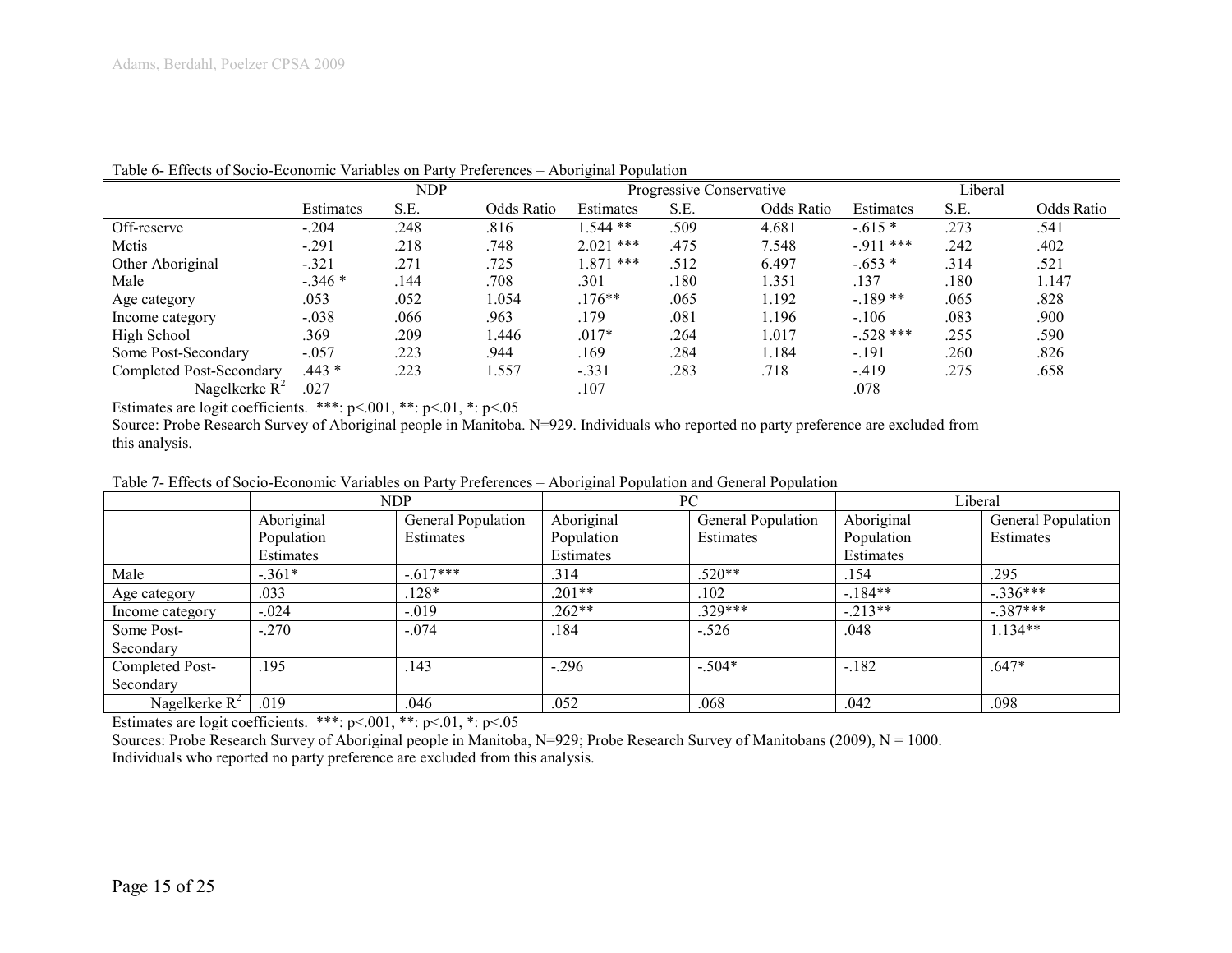## Considering the Role of Aboriginal Candidacy

With regard to party preference, does running an Aboriginal candidate increase a party's electoral fortunes amongst on-reserve First Nations voters? The identity politics/ethnic mobilization thesis discussed in this paper suggests that Aboriginal voters should be more supportive of Aboriginal candidates, regardless of the candidates' party affiliations. Using information provided to the research team by each of the three major provincial political parties, we explore the relationship between on-reserve voter choice and the presence of Aboriginal candidates in each of the ridings with reserves. $\frac{6}{10}$  In the 15 constituencies with reserves, there were a total of eleven Aboriginal candidates: four Aboriginal NDP candidates, five Aboriginal Liberal candidates, and two Aboriginal PC candidates.<sup>7</sup> These candidates were concentrated in seven constituencies. In one constituency (Rupertsland), all three candidates were Aboriginal; in two constituencies (The Pas and Ste. Rose), two candidates were Aboriginal; and in four constituencies (Russell, Selkirk, Swan River and Thompson), only one candidate was Aboriginal. In the remaining eight constituencies that contained reserves, there were no Aboriginal candidates running. With a caveat that only a small number of cases are included in the analysis, and acknowledging the impossibility of controlling for other variables, it is interesting to consider the results from this candidacy-related question.

|                     | #              | On-reserve | Non-reserve | Difference      | Difference       |
|---------------------|----------------|------------|-------------|-----------------|------------------|
|                     | Aboriginal     | polls only | polls       | between on-     | between          |
|                     | Candidates     | $(\%)$     | $(\%)$      | reserve polls   | constituency and |
|                     | in Riding      |            |             | and non-reserve | regional average |
|                     |                |            |             | polls           | on-reserve vote  |
|                     |                |            |             |                 |                  |
| South/Central       |                |            |             |                 |                  |
| Russell - Liberal   | 1              | 43.0       | 5.3         | 37.7            | 25.5             |
| Selkirk - NDP       | 1              | 88.4       | 54.8        | 33.6            | 21.4             |
| Ste. Rose - Liberal | $\overline{2}$ | 7.6        | 7.6         | $\theta$        | (9.9)            |
| Ste. Rose - NDP     |                | 89.0       | 28.7        | 60.3            | 22.1             |
|                     |                |            |             |                 |                  |
| <b>North</b>        |                |            |             |                 |                  |
| Rupertsland -       |                | 4.5        |             |                 | (9.0)            |
| Liberal             | $\overline{3}$ |            | 7.3         | (2.8)           |                  |
| Rupertsland - NDP   |                | 47.9       | 72.6        | (24.7)          | (22.3)           |
| Rupertsland - PC    |                | 47.2       | 19.8        | 27.4            | 32.0             |
| Swan River -        | 1              | 7.0        |             |                 | (6.4)            |
| Liberal             |                |            | 3.7         | 3.3             |                  |
| The Pas - NDP       | $\overline{2}$ | 68.7       | 68.1        | 0.6             | (1.6)            |
| The $Pas - PC$      |                | 26.6       | 17.7        | 8.9             | 11.4             |
| Thompson - Liberal  |                | 30.7       | 13.3        | 17.4            | 17.3             |

Source: Elections Manitoba data, as derived by authors

<sup>&</sup>lt;sup>6</sup> It must be noted that information provided by each of the provincial parties did not distinguish between First Nation or Métis candidates, or whether or not they resided on- or off-reserve. Therefore, a discussion of whether or not an Aboriginal candidate's more narrowly defined identity, ancestry or residence has relevance to First Nations voting is beyond the scope of this paper.

 $<sup>7</sup>$  The analysis looks only at the three major parties: the NDP, Liberal and Conservative parties. Minor</sup> parties, including the Green Party and Aboriginal-specific parties, are excluded.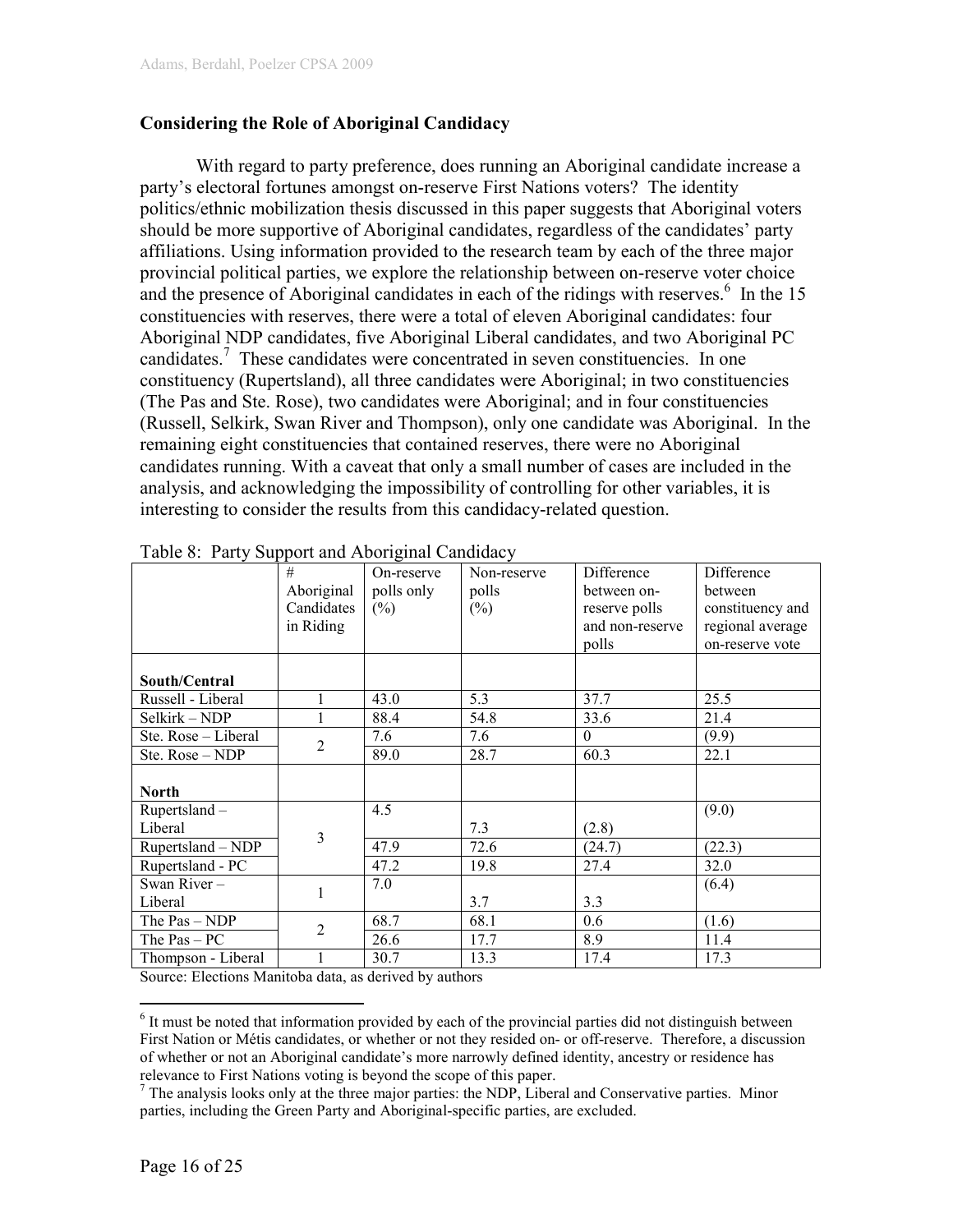On-reserve regional averages: Central/South – Liberal 17.5%; NDP 67.0%; PC 15.2%; North – Liberal 13.4%; NDP – 70.2%; PC 19.7%

 As Table 8 shows, of the four constituencies with only one Aboriginal candidate, in all but one instance (Swan River) the Aboriginal candidate received considerably higher support within the on-reserve compared to non-reserve polls (ranging from 17 to almost 38 percentage points). In each of these three cases, the party's on-reserve vote support in the constituency with the Aboriginal candidate exceeded the party's average on-reserve vote support in the region.

 The PCs had Aboriginal candidates in two constituencies (Rupertsland and The Pas); both constituencies are located in the North, and both contests included more than one Aboriginal candidate. In each constituency, the presence of an Aboriginal candidate appears to have benefited the PC party with on-reserve voters, with the PCs receiving both greater support on-reserve than in non-reserve polls, and exceeding the party's average northern on-reserve vote support. (Facing the Aboriginal PC candidates, the NDP Aboriginal candidate in The Pas and the NDP and Liberal Aboriginal candidates in Rupertsland were unable to obtain higher levels of support among on-reserve voters.) Looking to the South/Central region, Ste Rose was the only constituency with more than one Aboriginal candidate; in this constituency, the Aboriginal NDP candidate received considerably higher support in on-reserve polls compared to non-reserve polls, and exceeded the party's average on-reserve support in the three ridings studied here in the South/Central region.

 Overall, the limited data available suggest that running an Aboriginal candidate should increase a party's electoral fortunes in on-reserve polls when no other Aboriginal candidate is present. Additionally, running an Aboriginal candidate may increase the Progressive Conservative party's on-reserve support, even in the presence of other Aboriginal candidates. Clearly, the limited number of cases makes it difficult to draw strong conclusions, and further research with a larger number of cases and a greater ability to point to causal relationships should be done before more concrete generalizations can be made.

 Did the presence of Aboriginal candidates promote higher on-reserve First Nations turnout in Manitoba during the 2007 provincial election? Barsh et al.'s (1997) analysis of federal voting from 1965-1993 in three Alberta First Nation communities suggests that the presence of First Nation candidates can improve on-reserve voter turnout. Provided here in Table 9 are results as they pertain to the possible relationship between voter turnout and the number of Aboriginal candidates. Looking at the province as a whole, it appears that having one Aboriginal candidate increases on-reserve voter turnout, but that turnout rates drop back down when there are two or more Aboriginal candidates.

 The results are somewhat more nuanced when we look at North and South/Central constituencies separately. For the North constituencies, the presence of Aboriginal candidates is correlated with higher on-reserve voter turnout; this is particularly the case when there is only one Aboriginal candidate. For the South/Central constituencies, the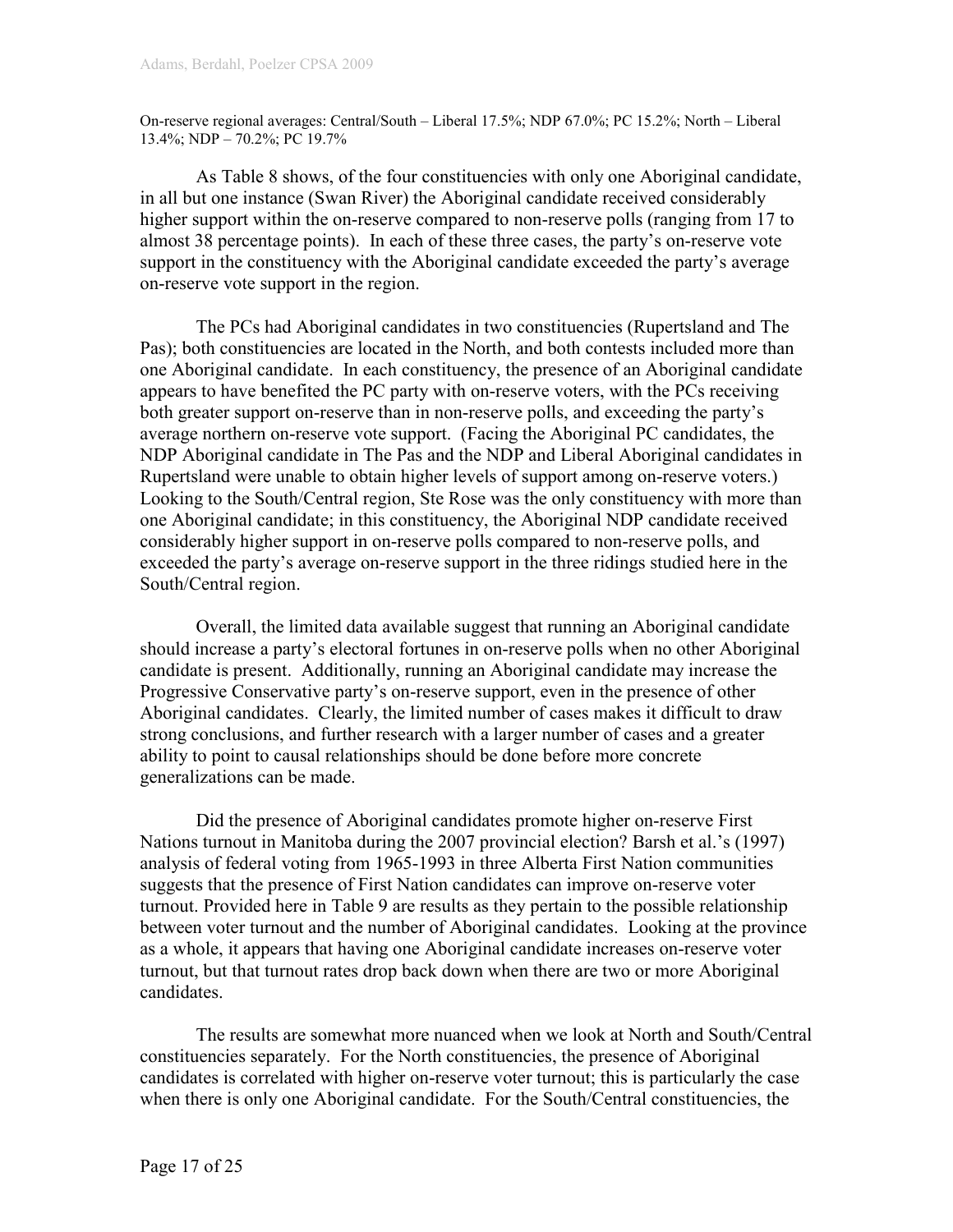turnout increase is isolated to those cases where there is only one Aboriginal candidate. While the analysis does not allow us to control for other factors that may influence onreserve turnout, and the low number of cases makes it impossible to draw strong conclusions, the results suggest that Aboriginal candidacy may positively influence onreserve turnout, and that the turnout benefits may be greatest when only one Aboriginal candidate is running.

|                | Overall | 0 Aboriginal | 1 Aboriginal | 2 Aboriginal | 3 Aboriginal |
|----------------|---------|--------------|--------------|--------------|--------------|
|                |         | candidates   | candidate    | candidates   | candidates   |
| All 15         | 27.70   | 25.07        | 39.08        | 25.71        | 26.83        |
| constituencies |         |              |              |              |              |
| North          | 27.37   | 18.89        | 37.38        | 26.62        | 26.83        |
| South/Central  | 28.68   | 27.53        | 42.87        | 22.39        |              |

| Table 9: On-Reserve Voter Turnout and the Number of Aboriginal Candidates |  |  |  |  |  |  |
|---------------------------------------------------------------------------|--|--|--|--|--|--|
|---------------------------------------------------------------------------|--|--|--|--|--|--|

Source: Elections Manitoba data files, with candidate identity based on personal communications with political parties

Note: North Manitoba includes five constituencies: Flin Flon, Rupertsland, Swan River, The Pas and Thompson. South/Central Manitoba includes all other constituencies in the province.

#### Discussion and Conclusion

We have established that on-reserve Manitobans are more likely than other Manitobans to vote for the NDP, suggesting that there is almost what could be called an on-reserve "bloc vote" for the NDP. We have also identified some important North-South/Central differences: in the North, non-reserve voters (which would include non-Aboriginal persons and Aboriginal persons living off-reserve) are as likely as on-reserve voters to support the NDP; additionally, on-reserve voters in South/Central Manitoba are more likely than those in Northern Manitoba to support the NDP (although support exceeds 60% in both regions). The analysis also suggests that on-reserve voters may be more likely to support a party that has an Aboriginal candidate, and that on-reserve turnout may increase when an Aboriginal candidate is running (however, the small number of cases precludes a definitive conclusion on these matters).

We have also established that the strong Aboriginal support for the NDP extends beyond the on-reserve populations, and that there are few socio-economic variations in Aboriginal NDP support. In short, it appears that there is considerable homogeneity in NDP support within the Aboriginal community. Variations are found, however, in support for the Liberal and Conservative parties: on-reserve and off-reserve First Nations populations prefer the Liberals to the Progressive Conservatives, while the opposite is true for Métis and non-status persons. Yet even when considering support for these two parties, socio-economic variables are relatively poor predictors of party support.

 Taken together, the analysis suggests support for both the internal sociopolitical organization and the identity politics and ethnic mobilization theses. Both theses predicted greater Aboriginal support for a single party, which was found. However, the data available do not allow us to dig deeper into causal factors to determine if the bloc voting is a result of internal political culture, feelings of otherness, or a combination of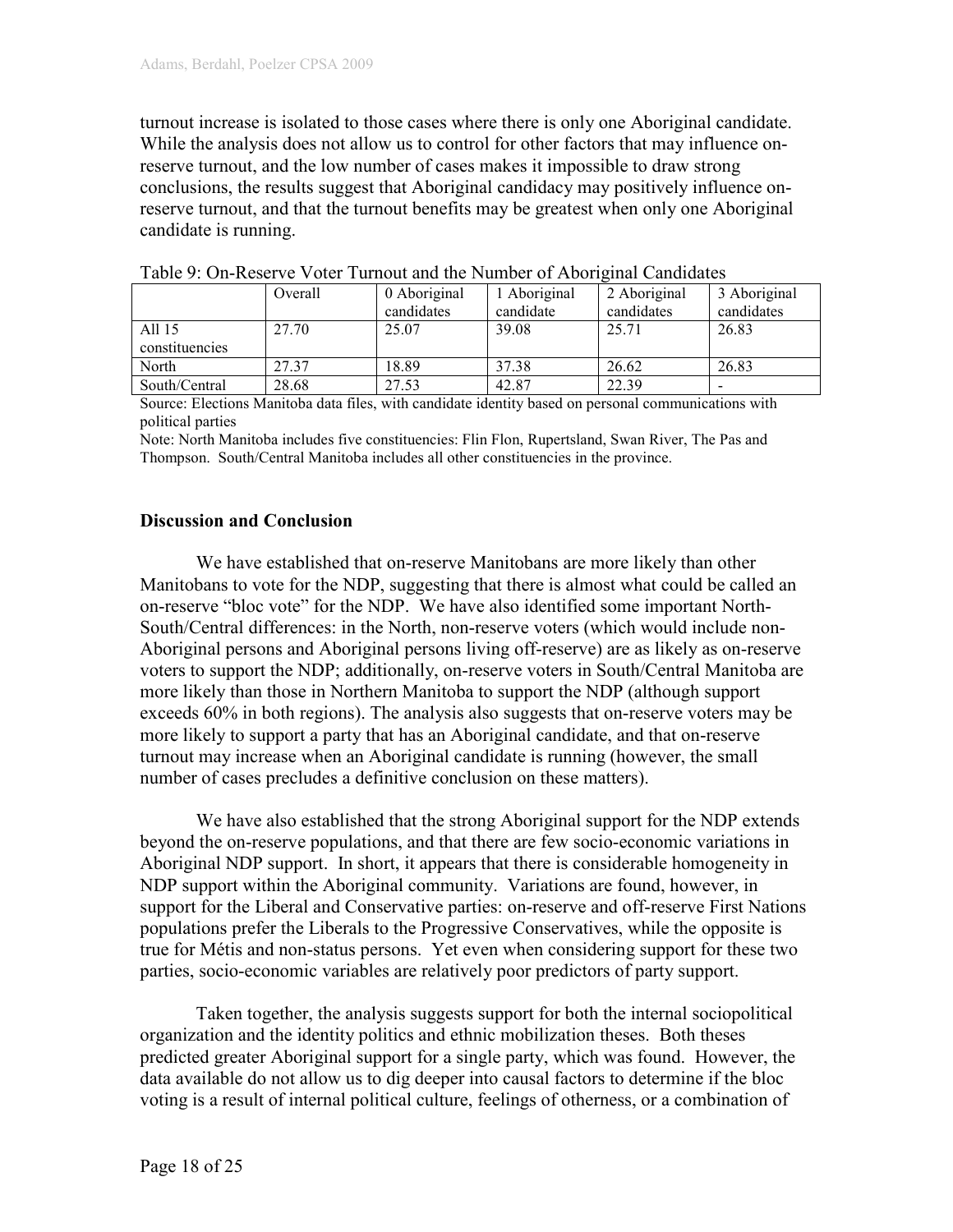these or a number of other factors. If bloc voting is a result of internal sociopolitical organization that is distinct from mainstream Manitoban and Canadian society, it has profound implications for understanding Aboriginal political life in Canada. Aboriginal leaders have often argued that First Nations, Métis, and Inuit are not merely another ethnic minority, but rather are societies that have very distinctive social foundations and distinctive world views. Our findings suggest that these assertions may well be right. The findings suggest more fruitful work could be done with regard to contemporary Aboriginal political culture and organization, as well as the relationship between kinship and political participation and its impact on participation in broader political processes.

What are the political implications of the results? The first implication is that Aboriginal voters (including on-reserve, off-reserve and Métis populations) can constitute an important voting bloc. For political parties that are successful in engaging with and appealing to Aboriginal voters, there is the potential for long-term political gains – indeed, the Manitoba NDP continues to enjoy many of the inroads made by Schreyer in 1969. This is hardly unusual, as demonstrated in the 2008 federal election when each of the political parties focused on wooing the "ethnic vote" (Martin, 2008). While the focus was on recent immigrants and second generation Canadians, the idea of being courted as a voting bloc may have policy and political advantages for Aboriginal peoples, and the potential for bloc voting support from Aboriginal Canadians remains unexplored. This may be due to low Aboriginal voter turnout as well as the fact that many Aboriginal voters tend to be located in three different population contexts: sparsely populated northern regions, low-income urban neighbourhoods, and in the southern half of the province where their preferences may be drowned out by non-Aboriginal voters.

Evidence of bloc voting, however, has other implications that could be alarming for Canadians. It suggests a potential for the two solitudes—Aboriginal and non-Aboriginal—to grow. By increasing the sense of "otherness" within electoral politics, especially in low income urban areas and the North, political party strategies might further erode the national political system.

 A second political implication from the findings is that political parties may be able to increase Aboriginal voter support by nominating more Aboriginal candidates. The preliminary analysis suggests that, in some cases, candidacy may trump party affiliation for on-reserve voters. If these cases are sufficiently representative, and if the identity politics thesis is correct, this finding may extend beyond the on-reserve community and into the broader Aboriginal community. Therefore, in constituencies with high Aboriginal populations, it is logical that political parties should consider recruiting Aboriginal candidates.

 Given the demographic, cultural and economic importance of Aboriginal peoples in Canada, and particularly in the Prairie provinces and Northern territories, it is important that we build a better understanding of Aboriginal political behaviour that takes us beyond studies of voter turnout. While this analysis attempts to move this understanding forward, future work needs to be done to examine Aboriginal political engagement more broadly. This includes focused studies involving other provinces and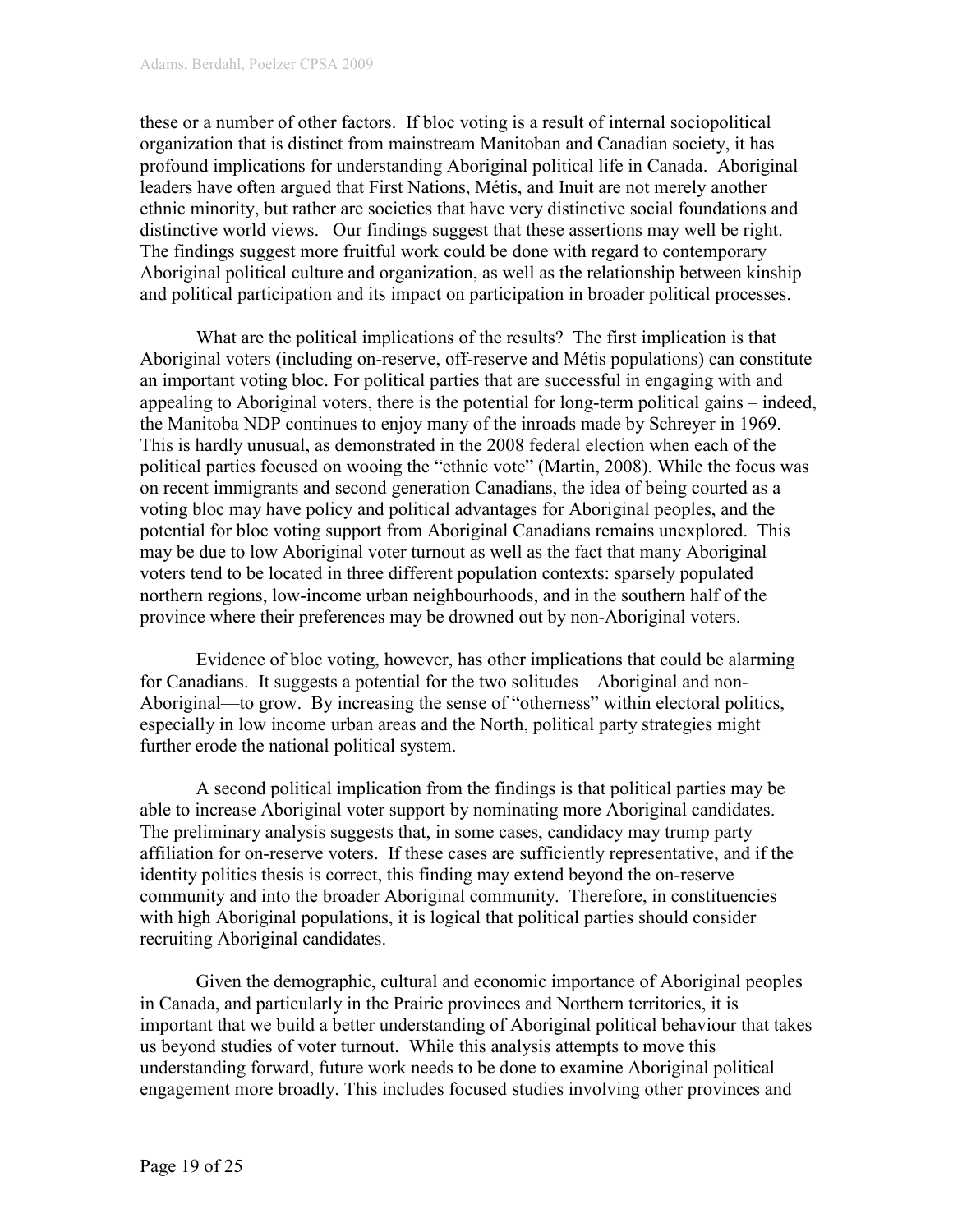territories, as well as federal politics. Doing so will afford Canadians a greater appreciation of the political cultures, behaviours and values of Aboriginal peoples, and will allow political scientists to better develop theories of Aboriginal political engagement.

 Thirty years ago, Aboriginal people figured minimally in the Canadian electoral process. There were only token Aboriginal candidates, minimal efforts to solicit Aboriginal votes, and few serious inter-party rivalries for Aboriginal attention. As the Manitoba situation suggests, this situation is changing. The evidence from Manitoba shows that Aboriginal participation in electoral politics is still uneven and uncertain, and closely tied to the social, cultural and political worlds of Aboriginal Canadians. In time, this reality may mean that Aboriginal communities will seek strong Aboriginal or Aboriginal-supported representation at the federal and provincial levels and could, collectively, be a major force in national and provincial politics. Political parties that fail to appreciate the nuances and complexities of Aboriginal electoral politics are unlikely to be able to mobilize support in the communities and will, as a consequence, cut themselves off from an increasingly important electoral constituency.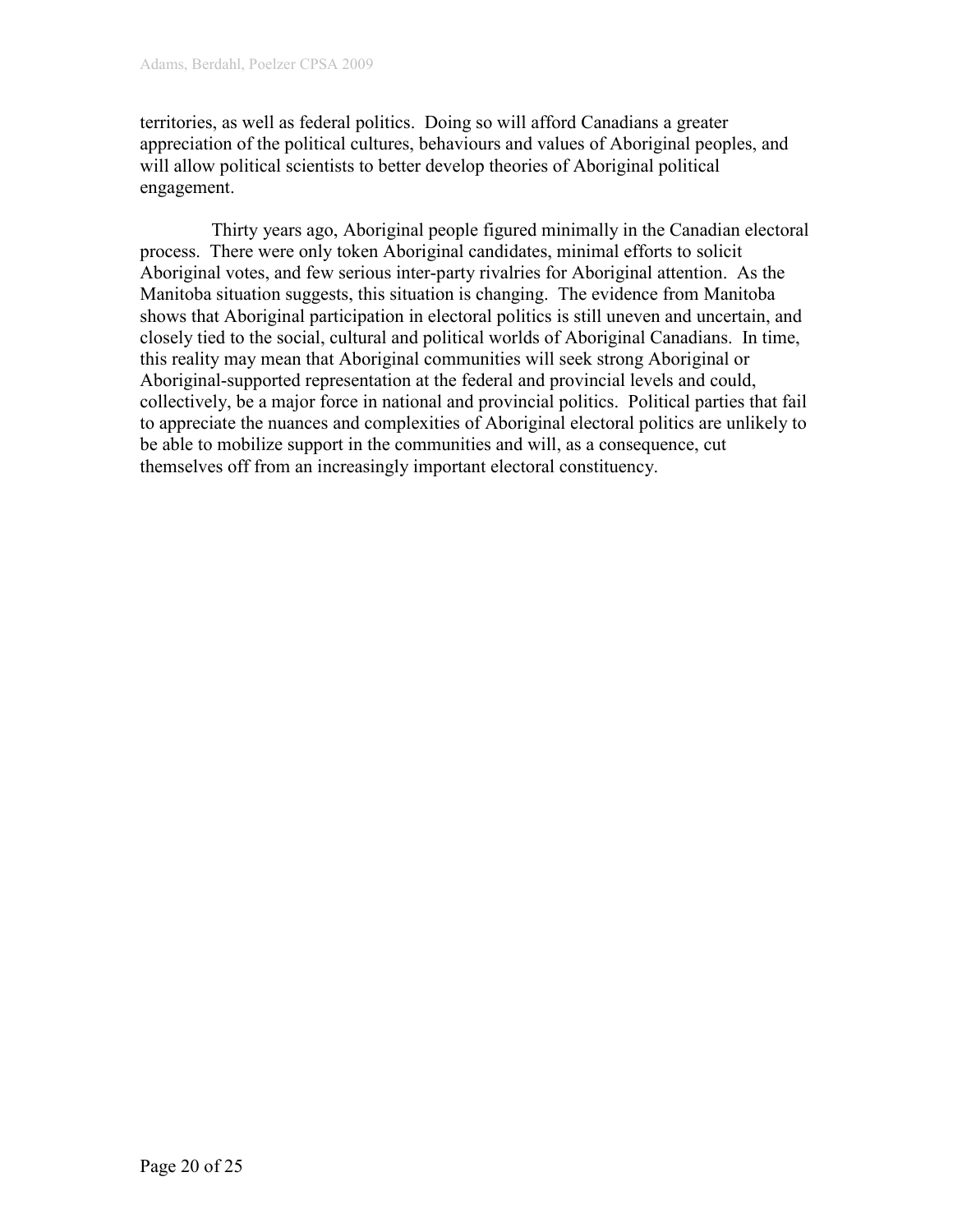# Bibliography

Adams, Christopher. 2005. "Engaging Disconnected Voters." Winnipeg Free Press. November 3, 2005

Adams, Christopher. 2008a."Diverging Paths? Why Manitoba Still Likes the NDP and Saskatchewan Doesn't." Inroads: The Journal of Opinion, Summer/Fall, 2008.

Adams, Christopher. 2008b. Politics in Manitoba: Parties Leaders and Voters. Winnipeg: University of Manitoba Press

Adams, Christopher. 2008c. "Realigning Elections in Manitoba." Paper presented at the Manitoba Politics and Government into the  $21<sup>st</sup>$  Century Conference, St. John's College, University of Manitoba, Winnipeg, November 28, 2009.

Alfred, Taiaiake, and Jeff Corntassel. 2005. "Being Indigenous: Resurgences Against Contemporary Colonialism," Government and Opposition. Vol. 40, No. 4. 597-614.

The Assembly of Manitoba Chiefs, "Manitoba First Nations Communities." Available at http://www.manitobachiefs.com/amc/communities.htm Accessed January 14, 2009.

Barsh, Russell Lawrence, Fraser, Michelle, Morning Bull, Faye, Provost, Toby and Kirby Smith. 1997. "The Prairie Indian Vote in Canadian Politics 1965-1993: A Critical Case Study from Alberta." Great Plains Research: A Journal of Natural and Social Sciences.  $7: 3-26.$ 

Barth, Fredrik. 1998. Ethnic Groups and Boundaries: The Social Organization of Culture Difference. Long Grove, Ill.: Waveland Press.

Barsh, Russell Lawrence. 1994. Canada's Aboriginal peoples: social integration or disintegration, The Canadian Journal of Native Studies XIV (1): 1–46. Retrieved from http://www.brandonu.ca/library/cjns/14.1/barsh.pdf on Jan. 19, 2009.

Beatty, Bonita. 1996. "The Transformation of Indian Political Culture in Northern Saskatchewan." Master's Thesis. University of Regina.

Bedford, David. 2003. "Aboriginal Voter Participation in Nova Scotia and New Brunswick." Electoral Insight.

Bedford David and Sidney Pobihushchy, 1995. "On-Reserve Status Indian Voter Participation in the Maritimes." Canadian Journal of Native Studies. Vol.15, No.2. 1995, 255-278

Bittner, Amanda. 2007. "The Effects of Information and Social Cleavages: Explaining Issue Attitudes and Vote Choice in Canada." Canadian Journal of Political Science 40, 4: 935-968.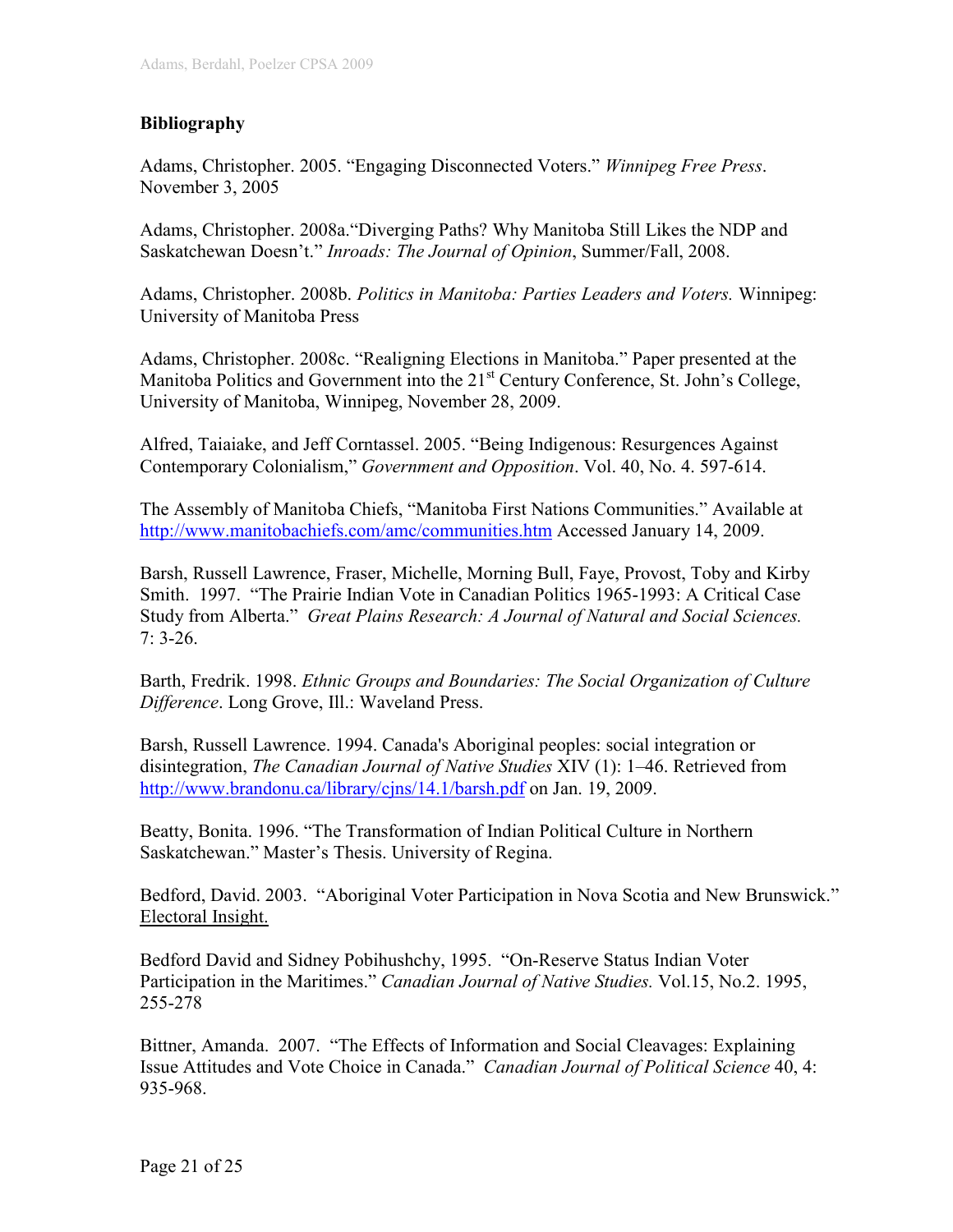Blais, André, Elisabeth Gidengil, Richard Nadeau and Neil Nevitte. 2002. Anatomy of a Liberal Victory: Making Sense of the Vote in the 2000 Canadian Election. Mississauga, ON: broadview press.

Boldt, Menno and J. Anthony Long. 1984. "Tribal Traditions and European-Western Political Ideologies: The Dilemma of Canada's Native Indians." Canadian Journal of Political Science. 17: 537-53.

Brodie, Janine, and Jane Jenson. 1998. Crisis, Challenge and Change: Party and Class in Canada Revisited. Ottawa: Carleton University Press.

Brownlie, Robin Jarvis. 2007. "First Peoples of Manitoba." The Encyclopedia of Manitoba. Ingeborg Boyens, ed., Winnipeg: Great Plains Publications, 215-222.

Coates, Ken S. 1991. Best Left as Indians: Native-White Relations in the Yukon Territory, 1840-1973. Montreal: McGill-Queen's University Press.

Comeau, Pauline. 1990. The First Canadians: A Profile of Native People Today. Toronto: James Lorimer & Company.

Cornell, Stephen. 1988. The Return of the Native: American Indian Political Resurgence. New York: Oxford University Press.

Cutler, Fred and Richard W. Jenkins. 2000. "Where One Lives and What One Thinks: Implications of Rural-Urban Opinion Cleavages for Canadian Federalism." Paper presented at The Transformation of Canadian Political Culture and the State of Federalism Conference, Institute of Intergovernmental Affairs, Queen's University, Kingston Ontario, October 13-14, 2000.

DeWeil, Boris. 2005. "A Comparison of North-South and West-East Differences in Political Attitudes in Canada." Northern Review, Summer 2005.

Eagles, Munroe. 1991. "Voting and Non-voting in Canadian Federal Elections: An Ecological Analysis." In Herman Bakvis (ed.), Voter Turnout in Canada. Toronto: Durham Press.

Elections Manitoba. 2007. Statement of Votes for the  $39<sup>th</sup>$  Provincial General Election, May 22, 2007. Winnipeg: Manitoba's Chief Electoral Officer.

Everitt, Joanna, and O'Neill, eds. 2002. Citizen Politics: Research and Theory in Canadian Political Behaviour, Toronto: Oxford University Press.

Friesen, Gerald, A.C. Hamilton, and C.M. Sinclair. 1996., "'Justice Systems' and Manitoba's Aboriginal People: An Historical Survey." River Road: Essays on Manitoba and Prairie History, Gerald Friesen, ed., Winnipeg: University of Manitoba Press.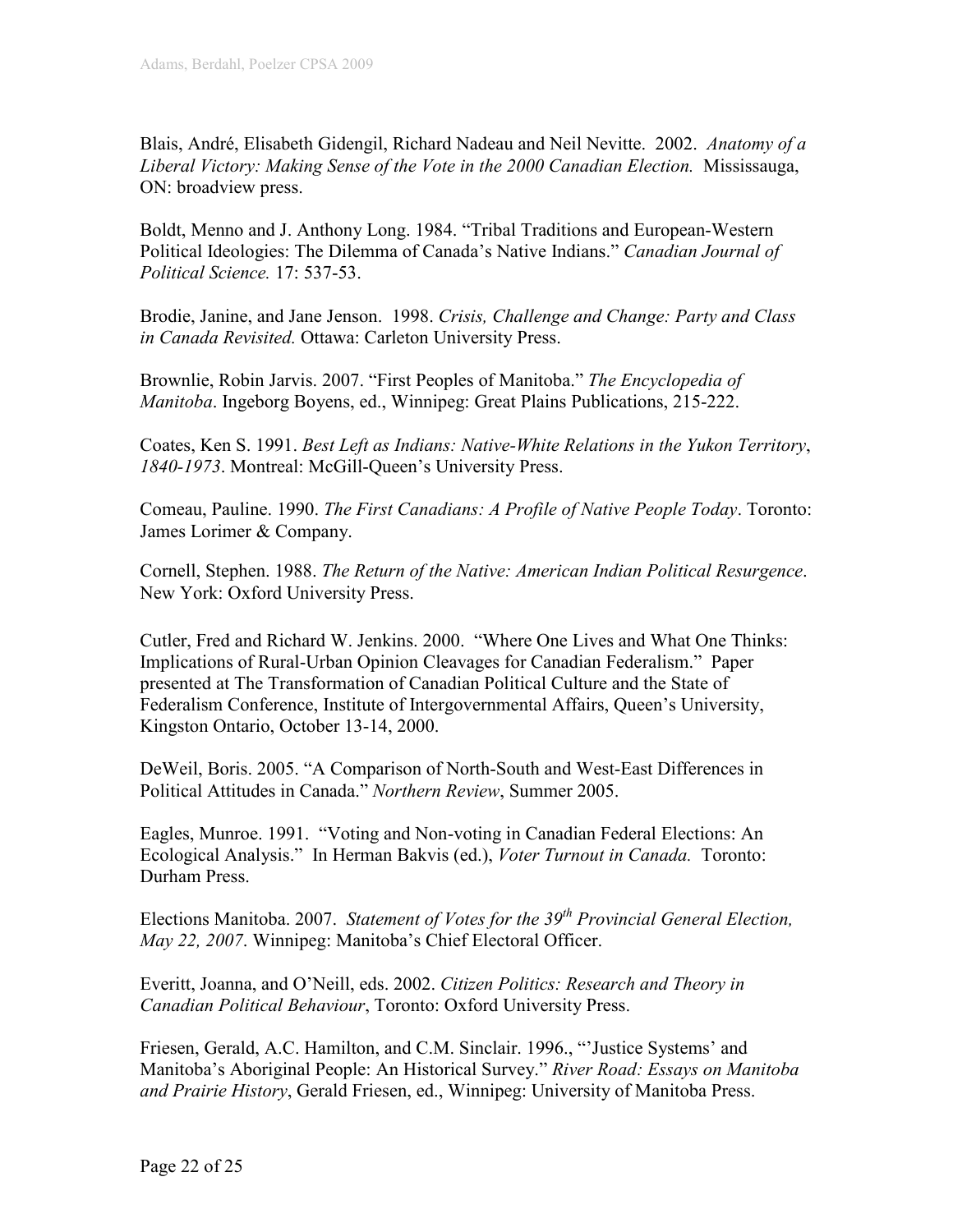Gagnon, Alain-G., and A. Brian Tanguay, eds. 2007. Canadian Parties in Transition, Peterborough: Broadview.

Gidengil, Elisabeth, Matthew Hennigar, André Blais and Neil Nevitte. 2005. "Explaining the Gender Gap in Support for the New Right." Comparative Political Studies 38 (10): 1171-1195.

Guérin, Daniel. 2003. "Aboriginal Participation in Canadian Federal Elections: Trends and Implications." Electoral Insight.

Harell, Allison, Dimitrios Panagos and J.Scott Matthews. 2009. "Explaining Aboriginal Turnout in Federal Elections: Evidence from Alberta, Saskatchewan and Manitoba." Paper presented at the Elections Canada Aboriginal Policy Research Conference, March 9-12, 2009, Ottawa, Ontario.

Kinnear, Michael. 2003. "The Effect of Expansion of the Franchise on Turnout." *Electoral* Insight November 2003.

Jackson, Robert J. and Doreen Jackson. 2009. Politics in Canada: Culture, Institutions, Behaviour and Public Policy,  $7<sup>th</sup>$  Edition Toronto: Pearson.

Ladner, Kiera L. "The Alienation of Nation: Understanding Aboriginal Electoral Participation." Electoral Insight November 2003.

Lipset, Seymour and Stein Rokkan. Eds. 1967. Party Systems and Voter Alignments. New York: Free Press.

Long, J. Anthony. 1990. "Political Revitalization in Canadian Native Indian Societies." Canadian Journal of Political Science. 23

McMillan, Alan. 1995. Native Peoples and Cultures of Canada, 2<sup>nd</sup> Edition, Vancouver: Douglas & McIntyre.

Martin, Don. 2008. "Conservatives courting ethnic vote: It may be three pales males up front, but the winner of the next federal election could be picked by a rainbow coalition." Canwest News Service, February 18, 2008.

http://www.canada.com/topics/news/story.html?id=0a2b3e5e-047c-4cfd-b571-2b68350b254c Accessed April 15, 2009.

Nagel, Joane. 1997. American Indian Ethnic Renewal: Red Power and the Resurgence of Identity and Culture. New York: Oxford University Press.

Noel, Sid. 2007. "Leaders' Entourages, Parties and Patronage," Canadian Parties in Transition, A-G Gagnon and A.B. Tanguay eds., Peterborough: Broadview.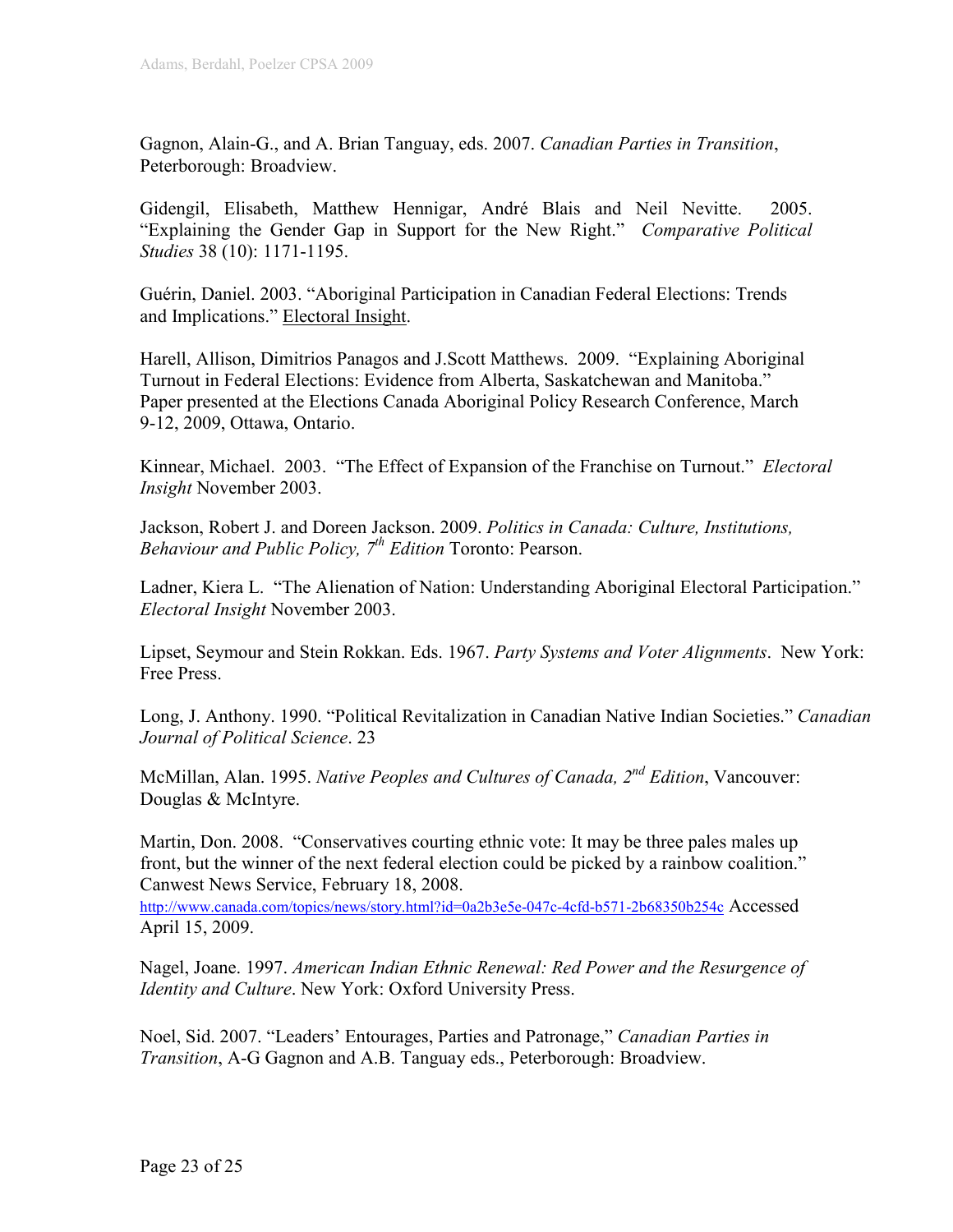Peterson, Tom. 1972. "Ethnic and Class Politics in Manitoba." Canadian Provincial Politics: The Party Systems in the Ten Provinces. Martin Robin, ed., Scarborough: Prentice-Hall, 1972.

Pocklington, T.C. 1991. The Government and Politics of the Alberta Metis Settlements. Regina: Canadian Plains Research Center.

Poelzer, Greg. 1995. "At the dawn of self-government: A comparative study of the views of the Evenk of Russia and the Metis of Canada." *Polar Geography*, 19 (3) July 1995,  $157 - 183$ .

Poelzer, Greg. 1996. "Politics of the Indigenous: Native Self-Government in Canada and Russia Compared," Northern Review, no 15-16, 77-112.

Poelzer, Greg. 2009. "Education: A Critical Foundation for a Sustainable North." In Northern Exposure. Frances Abele, Thomas J. Courchene, F. Leslie Seidle and France St-Hilaire eds. Montreal: IRPP.

Pitsula, James M. 2001. "First Nations and Saskatchewan Politics." In Howard A. Leeson (ed.), Saskatchewan Politics: Into the Twenty-First Century. Regina: Canadian Plains Research Centre.

Probe Research. 2006. Indigenous Voices: The Probe Survey of Aboriginal People in Manitoba. [Unpublished syndicated study], Winnipeg: Probe Research.

Probe Research. 2008. Indigenous Voices 2007, Wave 2: The Probe Survey of Aboriginal People in Manitoba. [Unpublished syndicated study], Winnipeg: Probe Research.

Rokkan, Stein. 1970. Citizens, Elections, Parties: Approaches to the Comparative Studies of the Process of Development. Oslo: Universitetsforlaget.

Silver, Jim. 2009. "Segregated Cities: A Century of Poverty in Winnipeg," Paper presented at the Manitoba Politics and Government into the 21<sup>st</sup> Century Conference, St. John's College, University of Manitoba, Winnipeg, November 28, 2009.

Soroka, Stuart N., Richard Johnston and Keith Banting. 2007. "Ties That Bind? Social Cohesion and Diversity in Canada." In Keith Banting, Thomas Courchene and F. Leslie Seidle (eds.). Belonging? Diversity, Recognition and Shared Citizenship in Canada. Montreal: Institute for Research on Public Policy, 1-40.

Statistics Canada, 2008. "2006 Aboriginal Population Profile." Available at http://www12.statcan.ca/census-recensement/2006/dp-pd/prof/92-594/index.cfm?Lang=E (accessed April 25, 2009).

Statistics Canada. 2008. Aboriginal peoples in Canada in 2006: Inuit, Metis and First Nations, 2006 Census. Release no 5: January 15, 2008. Available at